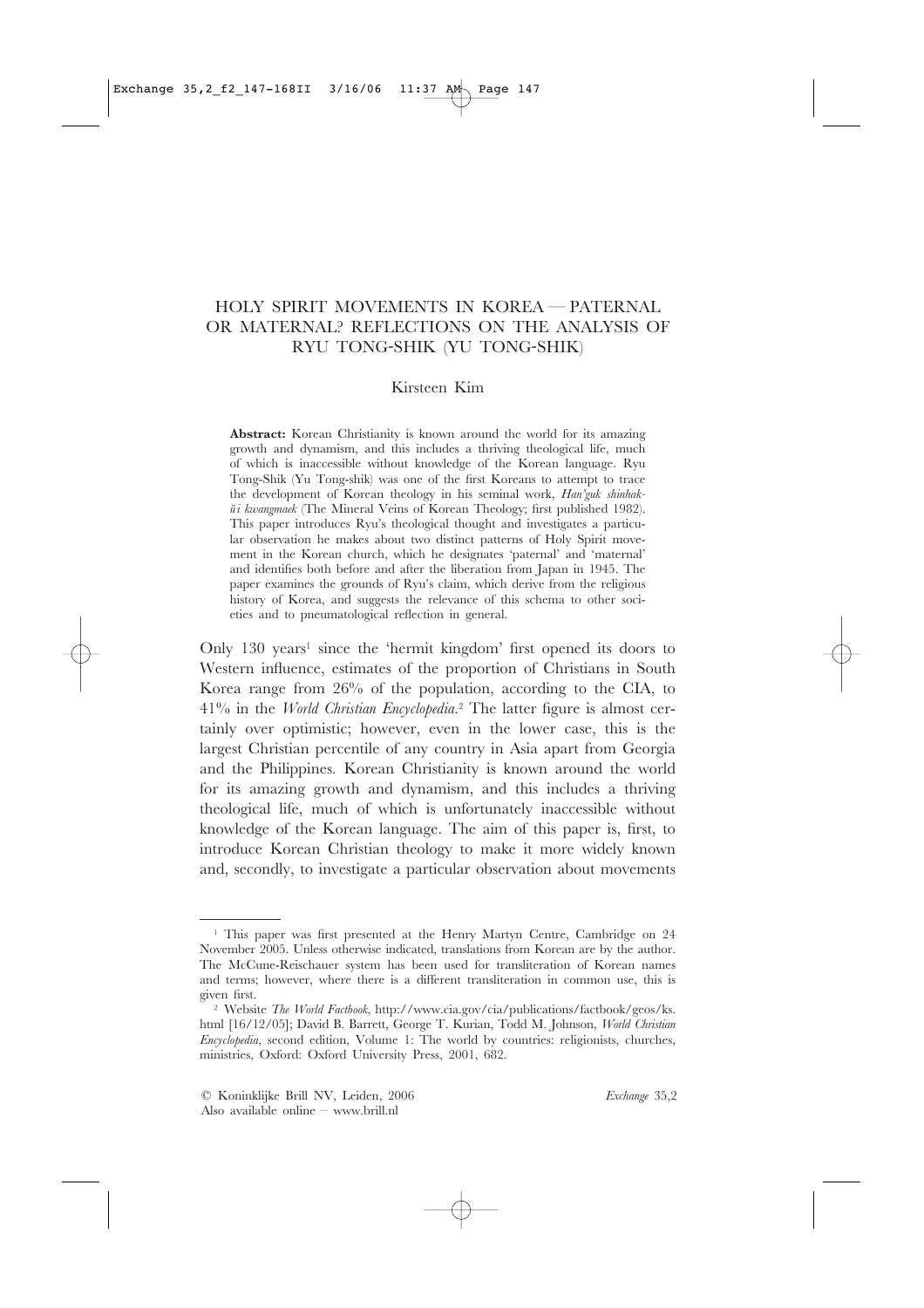of the Holy Spirit in Korea. The paper is written in the belief that, since Western missionaries first inspired Koreans to believe, then Korean Christians can, in turn, inspire Western Christians by their faith. This reciprocity of giving and receiving properly characterises the worldwide body of Jesus Christ.

### The Mineral Veins of Korean Theology

The window chosen on Korean Christian theology is the work of Ryu Tong-Shik (Yu Tong-shik), one of the first Koreans to attempt to trace its development; though it must be said at the outset that it is Protestant theology that he has in mind. In particular, this paper is based on his book, *The Mineral Veins of Korean Theology*, published in 1982.<sup>3</sup> This was not the first attempt at an overview of Korean theology,<sup>4</sup> however Ryu pioneered an historical framework of theological development that has been generally adopted since. What is more, his is a seminal work that has inspired further reflection on how Korean experience has shaped Christian thought and so it is frequently quoted. This paper also refers to two other introductions to Korean Protestant theology, Chai-vong Choo (Chu Chae-vong), A History of Christian Theology in Korea<sup>5</sup> and Han Sung-hong, Streams of Korean Theological Thought.<sup>6</sup> All three are only available in Korean. There is a useful overview of Korean theology - both Protestant and Catholic - in English in the third volume of the guide to Asian Christian theologies edited by John C. England and others.<sup>7</sup>

Ryu (b 1922), is a Methodist minister and professor emeritus of the prestigious Yonsei University in Seoul. He taught theology there and before that at Korea Methodist Theological Seminary, his alma mater. He also studied at Boston School of Theology (USA), the Ecumenical Institute in Bossey, Switzerland, and received his doctoral degree from Kokgaku University in Japan. Ryu has developed a particular interest in the interface between Christianity and Korean religions and culture.

<sup>&</sup>lt;sup>3</sup> Yu Tong-shik, *Han'guk shinhak-ŭi kwangmaek* rvsd edn, Seoul: Tasan Kulbang 2000 (first published 1982).

<sup>&</sup>lt;sup>4</sup> Yun, Sung-bum's Korean theology, Seoul: Sunmyungmunwhasa was published (in Korean) in 1972.

<sup>&</sup>lt;sup>5</sup> Han'guk krisdo-gyo shinhak-sa, Seoul: Christian Literature Society of Korea 1998.

<sup>&</sup>lt;sup>6</sup> Hang'guk-shinhak-sasang-ŭi hŭrŭm 2 vols., Seoul: Presbyterian College and Theological Seminary Press 1996.

<sup>&</sup>lt;sup>7</sup> John C. England et al., Asian Christian theologies: a research guide to authors, movements, sources, vol. 3: Northeast Asia, Delhi: ISPCK 2004, 475-651.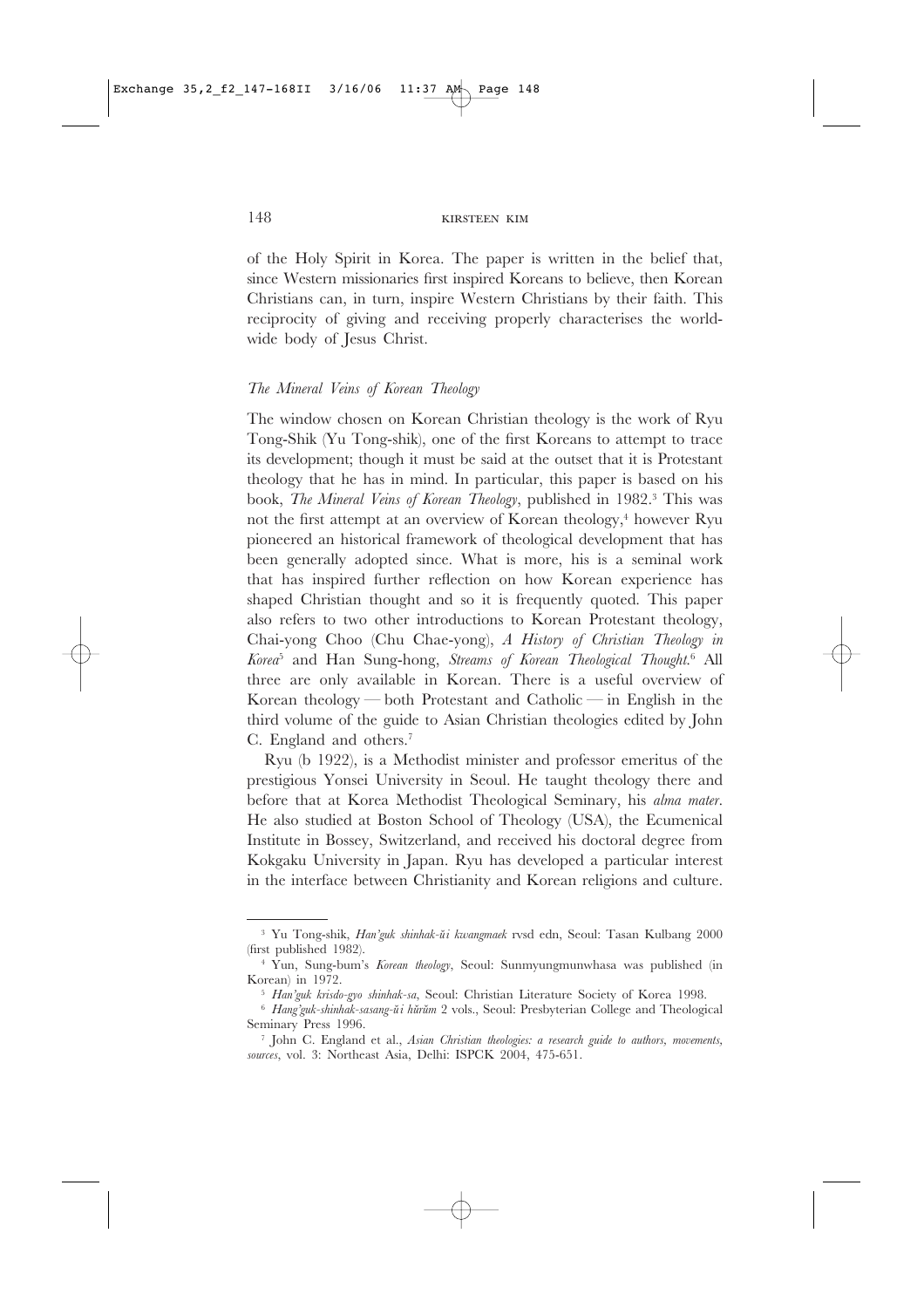In an earlier influential work,<sup>8</sup> he introduces Korean religions and discusses the encounter of Christianity with these traditions, showing how this religious heritage shaped the way Koreans received the gospel. In The Mineral Veins, Ryu builds on this in his concern to trace how

Korean Christian theology emerges from the long subterranean strata of Korean culture that stretch back through at least 2000 years of recorded history and before that to the origins of the Korean people among the tribes of Central Asia.

Christianity is only one in a line of religious influences in this long history, which is traced back to the legendary foundation of Korea in 2333 BCE by Tan'gun. The primal Korean religion of spirit-worship, characterised by Shamanism,<sup>9</sup> was supplanted by Buddhism in the fifth century. Buddhism was ousted by Confucianism in the fifteenth century, and in the twentieth century Christianity became the dominant religious force,<sup>10</sup> though not the official religion of the nation. In order to elucidate Korean Christian theology, Ryu begins his book with an attempt to pinpoint certain basic elements that have persisted in the minds and hearts of the Korean people despite these religious changes. These foundational concepts he calls han, mot and sam. Han means one, not in an arithmetical sense but meaning the essential and the absolute. Han also means big or high and is used to name the sky and God, the Lord of Heaven. Furthermore, han is the name given to the Korean people and land and thus represents the faith of Koreans that they are the people of God. And so throughout history Koreans have worshipped to God as *Hanunim* or *Hananim*. Mot is the excitement than comes through rhythm; it also means natural harmony; it is the freedom that is evoked by inner strength and resources.  $M\delta t$  is used in a number of common phrases to represent the ideals and aesthetic sense of Koreans, which reached their height — in Ryu's view — in the Three Kingdoms period (4th-7th centuries CE) in particular the sixth-century philosophy of *P'ungnyu*. This represented a coming together of the primal religion. Confucianism and Buddhism in a flowering that is regarded as classical Korean culture. In this period, the finest young men were

<sup>&</sup>lt;sup>8</sup> Yu Tong-shik, Han'guk Chong'gyo wa Kidok'kyo (Tongshik Ryu, The Christian faith encounters the religions of Korea), Seoul: The Christian Literature Society of Korea, 2001 (first published 1965).

<sup>&</sup>lt;sup>9</sup> Korean Primal Religion should not be limited to Shamanism, though it includes this - James Huntley Grayson, Korea - a religious history rvsd edn, Abingdon, Oxon: RoutledgeCurzon 2002, 216.

 $10$  Grayson, 2.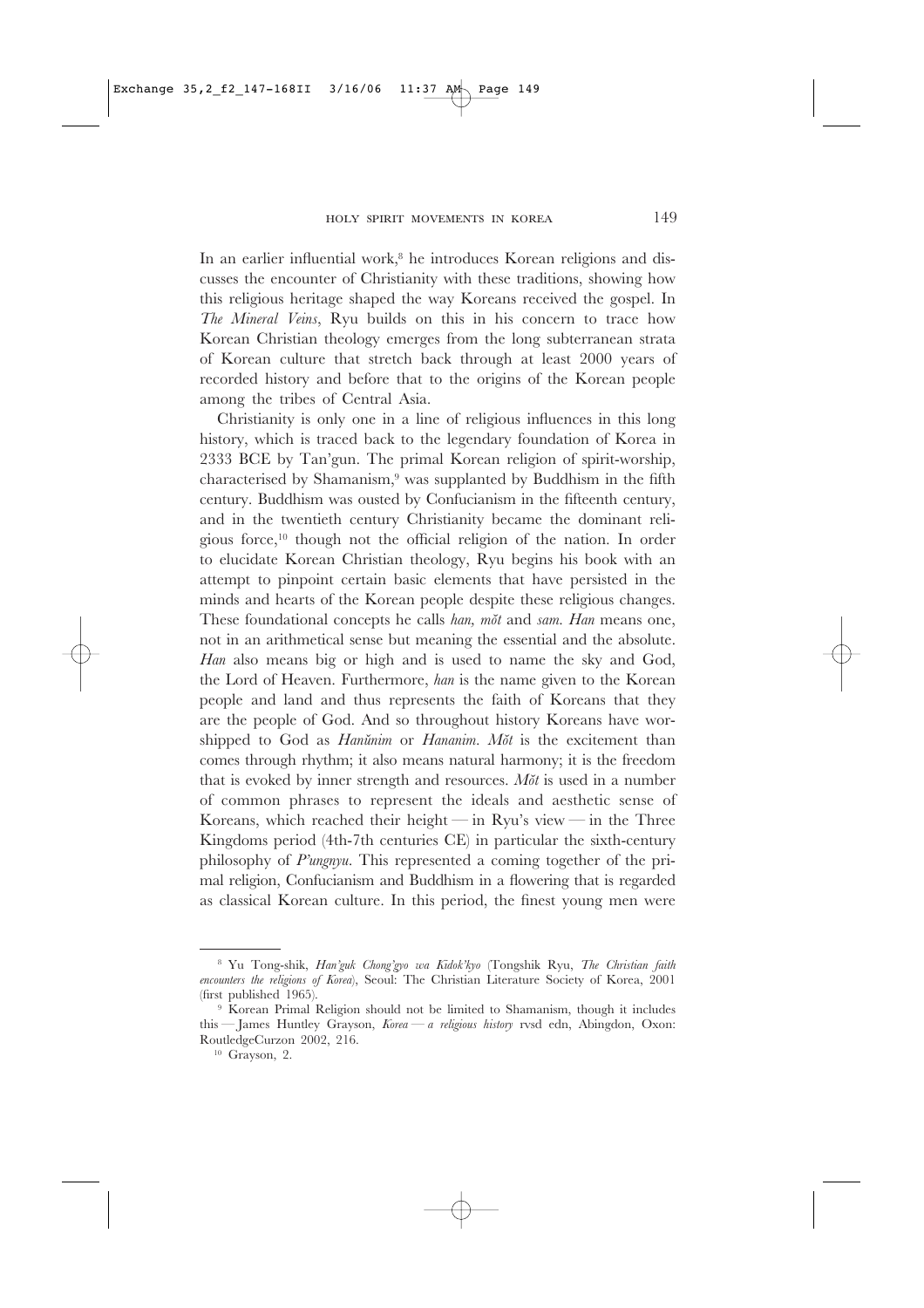selected as hwarang, and were educated to be bodily fit and refined, to sing and dance for mutual enjoyment, and to appreciate their natural environment. Sam means life, not merely human and animal existence but culturally creative and productive life, life as "an abbreviation for personhood".<sup>11</sup> Ryu believes these three basic concepts of God as one, freedom of artistic expression, and cultured life have endured through all the vicissitudes of Korean history, the introduction of other religions and the onslaught of modernity. They therefore represent the essential Korean spirit  $(\check{ol})$  and are the source of Korean national development. Ryu uses a diagram to illustrate how the Korean spirit has been constant through all the different phases of the nation's history.<sup>12</sup>

Before discussing the development of Korean Protestant theology, Ryu briefly considers the situation of Korea at the end of the nineteenth century, the time of its introduction. At this time Korea, which claimed an independent history stretching back 5,000 years, faced national ruin. Internal tensions had weakened the monarchy and administration, and from outside the country was threatened by foreign powers. The Korean nation, which had long kept itself isolated from the rest of the world, was in crisis and was being forced to open up to new powers. Both Japan and Russia had designs upon the peninsular, while its long-time protector China was weak. At this juncture, the traditional religions were not able to inspire the people. Confucianism, which was the official philosophy of government, appeared old-fashioned and offered little hope for meeting the desires of the reformers; Buddhism had not recovered after being ousted from power by the Confucians nearly five hundred years before, exiled to the countryside and labelled as corrupt; and Korean primal religion appeared primitive in the face of modernity.

Into this religious vacuum came three new movements. The first was Roman Catholicism, which began to be practised in Korea from the late eighteenth century onwards, brought by Koreans who had encountered it in China. This 'western learning' spread, particularly among certain disaffected branches of the upper classes. However, the influence of Catholicism was strongly resisted by successive governments, particularly because the Roman Catholic Church of that era condemned the ancestor veneration practices that were the foundation of Confucian social structure. There were several persecutions of what became an

<sup>&</sup>lt;sup>11</sup> Ryu, *The Mineral Veins*, 22.

<sup>&</sup>lt;sup>12</sup> Ryu, *The Mineral Veins*, 28.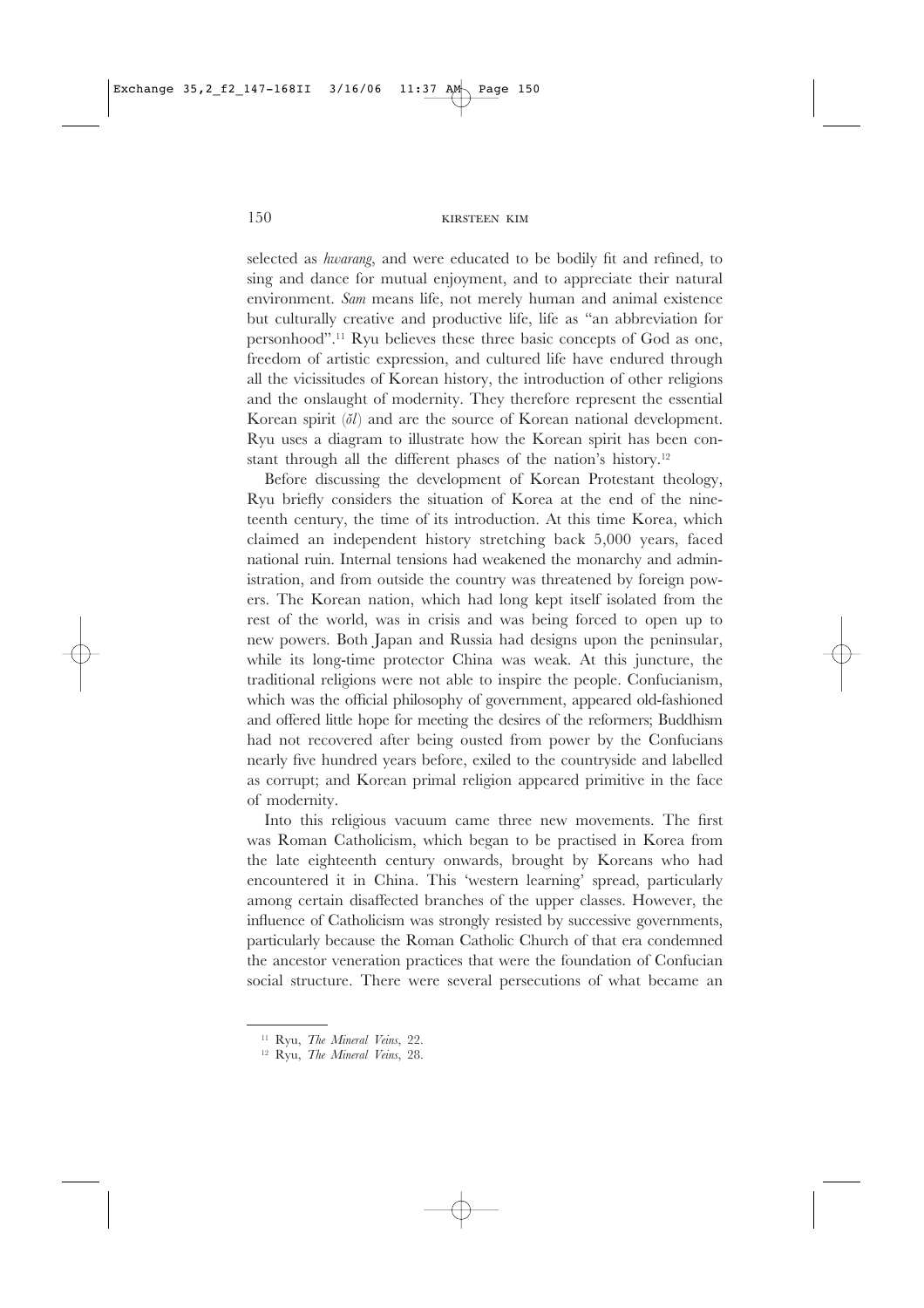underground movement of the dispossessed; the last and most severe in 1866-67 when 8,000, a quarter of the Catholic population, were martyred. Even when Protestant missionary work was welcomed, the Catholic Church continued to be regarded with suspicion and remained marginalised until the 1970s. The second movement was Tonghak, or "eastern learning", which was founded by Ch'oe Che'u (1824-64). Ch'oe drew on all the religious streams of Korean culture and also Roman Catholicism, though — as the name of his movement implies he explicitly rejected the latter to form a synthesis of Asian religions with a shamanistic character. The combination of deteriorating conditions for the people and the revolutionary fervour of this new religious movement led in 1894 to a popular revolution. The same movement, known later as *Ch'ondo-gyo* or "Teachings of the Heavenly Way", was active in opposing the Japanese colonial government in the independence movement of 1 March 1919.

The third religious movement to enter Korea in this critical period was Protestantism. The first Protestant missionaries arrived in 1894-95 from the United States, which was also the first Western nation to sign a treaty with Korea. From the start Protestantism was perceived as modern and therefore offered hope for national renewal by modernisation. The first missionaries were Presbyterian and Methodist, and these became the largest denominations in twentieth-century Korea. They began by setting up hospitals and schools and targeted the common people, especially women. The form of faith that they brought with them was in the North American revivalist tradition, which centred on preaching and prayer, and involved a call for personal holiness and an emotional response. The missionaries' shared revival spirituality and conservative faith often overrode denominational differences. With restrictions on evangelism lifted, Protestantism grew astonishingly rapidly in the twentieth century and the church became indigenous relatively quickly. The reasons for this included the fact, that from the first, Koreans actively sought out Christianity and spread it themselves, and also the shared missionary policy (known in Korea as the Nevius method), which encouraged self-support, self-governance and self-propagation of local churches. The first Koreans were ordained to the ministry in 1907, with the Presbyterian Church of Korea being established in 1912 and the Korean Methodist Church in 1930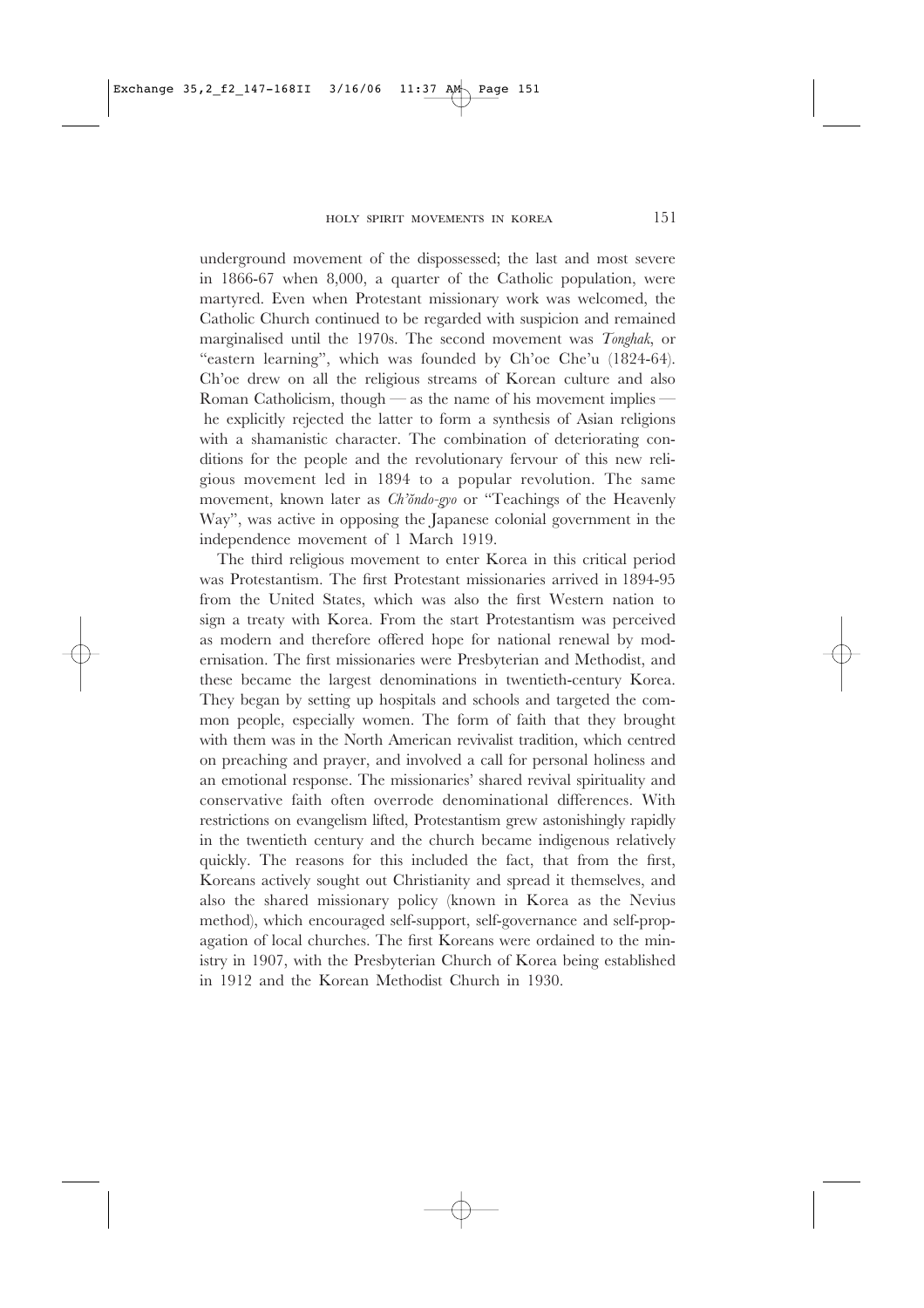### The Flowering of Korean Christian Theology

Ryu goes on to map the development of Korean Protestant theology in three periods, reflecting the development of a flower from germination to blossoming. The first period, from the reception of Protestantism until the 1930s, he refers to as "the period of the quickening of Korean theology". He mentions three founding fathers: first, Yun Ch'i-ho (1865-1945), an aristocrat who was motivated by the Christian gospel to progressive social involvement. Yun saw Christianity as offering hope for Korea to break free of the voke of China and modernise. Controversially, in the light of later events, he favoured cooperation with the Japanese to reform Korea. In the same period, Ch'oi Byŏng-hŏn (1858-1927) attempted to promote religious freedom and acceptance of Christianity by relating it to the existing higher religions of Korea, Confucianism and Buddhism. He tried to show the relativity of all three of them, and yet how Christ is the fulfilment of all. The third founder-figure in Ryu's analysis is Kil Sŏn-ju (1869-1935). Kil was one of the first ordained Korean ministers and the main Korean leader emerging from the revival movement that broke out in 1907, to which we will refer later. Theologically he was conservative; Ryu terms him "fundamentalist" like the missionaries. However, unlike the missionaries. Kil was not politically quietist and, after the annexation of Korea by Japan in 1910, he was one of the signatories to the famous Declaration of Independence of March 1, 1919, along with 14 other Christians, 15 leaders of Ch'ondogyo (Tonghak), and three Buddhists.

Ryu calls the second period from the 1930s through to the 1950s 'the period of the establishment of Korean theology'. This was a period of enormous social and political change for Koreans. The later period of Japanese colonisation before the liberation in 1945 was very harsh, including a programme of Japanisation, the use and abuse of the people and their resources for the war effort, and attempts to force worship at the Shinto shrines. The celebration of liberation was short-lived because Russian and US forces could not agree a common regime for the peninsula, and so it became divided between North and South. The Korean War fought between 1950 and 1953 was devastating not only in its material destruction and the huge loss of human life but also because it divided a people who had been unified in one nation for more than 1300 years.

In this period tensions arose within the churches that led to splits in the Presbyterian Church (though the Methodist Church held together). It was a time of trial for Korean theology as it struggled to free itself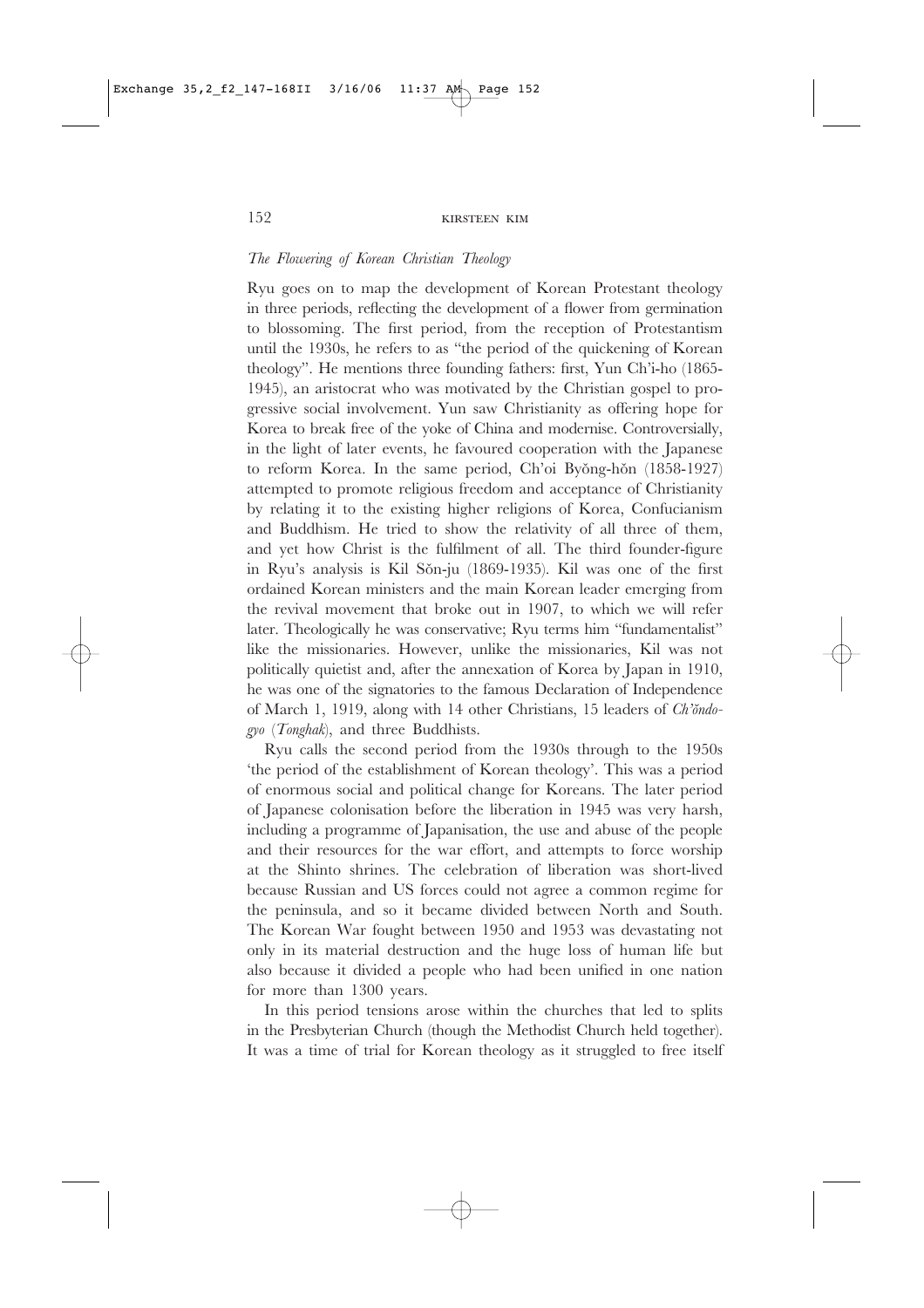from the constraints of the conservative Western theology of the missionaries, to respond appropriately to the imposition of Shinto shrine worship, and to bridge the political gap between reformists and conservatives. In the Presbyterian Church these tensions led to three splits in the 1950s. From the 1930s onward, arguments centred on biblical interpretation eventually led to the Kijang group splitting away in 1953 following the excommunication of their leader, Kim Chae-chun, whom we shall mention again later. For Ryu the net result of these controversies is a three-fold foundation of Korean theology according to biblical hermeneutic: fundamentalist dogmatic, progressive historical, or liberal existential. Though Ryu does not mention them, it is worth recording here two other important splits in this decade. The Koshin Presbyterian denomination was formed in 1952 by those who rejected as leaders Christians who had, in their eyes, compromised the faith by bowing at the Shinto shrines. Resistance to ecumenical involvement produced the Hapdong denomination in 1959.

The period from the 1960s to the 1980s, which was the most recent for Ryu's work, he named 'the period of the unfolding of Korean theology'. Ryu regards Korean theology as 'bursting into bloom' in the 1960s and 70s. This was a period of rapid social change as the nation laboured to reconstruct itself after the Korean War and build an industrial base. Nation-building took place under harsh military rule, on the basis of national security, that suppressed human rights. However, most churches supported strong government, which they saw as necessary for national survival and growth, and this was also the most rapid period of church growth. Protest at governmental oppression and the churches' collusion with it led to the formation of a Korean form of liberation theology known as *miniung* theology. The search for a theology of religions also began in this period. As a result of this theological development, Ryu sees Korean theology as having three strands: a conservative theology centred on salvation movements, a progressive theology centred on socio-historical problems, and liberal thought centred on dialogue with other religions. However, Ryu believes that 'the true form of Korean theology, must be found in  $\frac{\partial^2 u}{\partial x \partial y}$  theology'. the theology of Korean culture, the combination of han, mot and sam, that Ryu himself outlines.<sup>13</sup>

Ryu closes his book by drawing attention to what he sees as the contemporary challenges to Korean theology: Western science and

<sup>&</sup>lt;sup>13</sup> Ryu, *The Mineral Veins*, 357-358.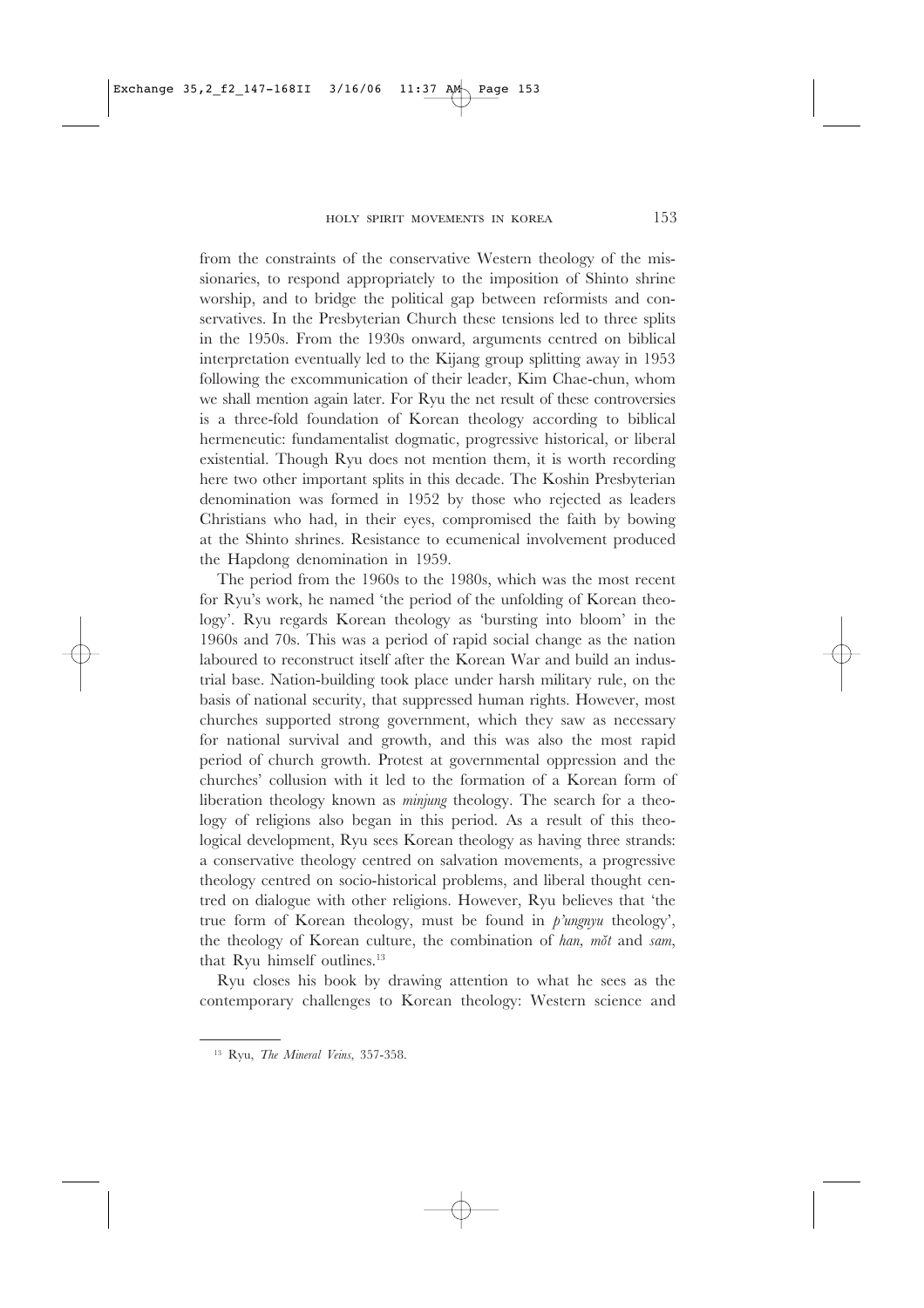Eastern religions. However, the main interest of this article lies in the penultimate chapter of the book where Ryu discusses the Korean Church and the pattern of Holy Spirit movements. He identifies two distinct patterns, one linked with the revival movement led by Kil Sǒn-ju from 1907, which he calls 'paternal', and the other with the revival movement led by Lee Yong-do of 1928-33, which he calls 'maternal'. We will look at each of these in turn; but first it is important to say something about the role of revivals in Korean Christianity.

### The Holy Spirit and the Korean Church

Ryu notes the generally accepted view that the Korean church came into being in a revival movement because by this means the masses were reached and Korean church growth began.<sup>14</sup> From the outset, therefore, such revivals, which are regarded as movements of the Holy Spirit, have been essential to the nature of the Korean Protestant church. The first revival, which began in  $1907$  - shortly after the Korea was made a protectorate of Japan (1905), was initiated by the foreign missionaries in the sense that they committed themselves to pray for revival in the Korean church amid the situation of frustration and despair in the country in general. One of the missionaries, Dr Robert A. Hardie, a Methodist believed he had experienced a personal filling of the Holy Spirit through prayer and repentance, and he began to preach about this. The missionaries also heard through their networks of the Welsh Revival of 1904 and the Indian Revival of 1905 and hoped for a similar outpouring of the Spirit in Korea. However, the events, when they happened, clearly took the missionaries by surprise and the movement took on a momentum of its own beyond missionary control. It began at a Bible conference in Pyongyang of about 1500 Korean men organised by the missionaries and Korean leaders. Missionaries described the scene:

... the whole audience began to pray out loud, all together. The effect was indescribable. Not a confusion, but a vast harmony of sound and spirit, a mingling together of souls moved by an irresistible impulse to prayer. It sounded to me like the falling of many waters, an ocean of prayer beating against God's throne... As the prayer continued, a spirit of heaviness and sorrow came upon the audience. Over on one side, someone began to weep and, in a moment, the whole congregation was weeping ... Man after man would rise, confess his sin, break

<sup>&</sup>lt;sup>14</sup> Ryu, *The Mineral Veins*, 416.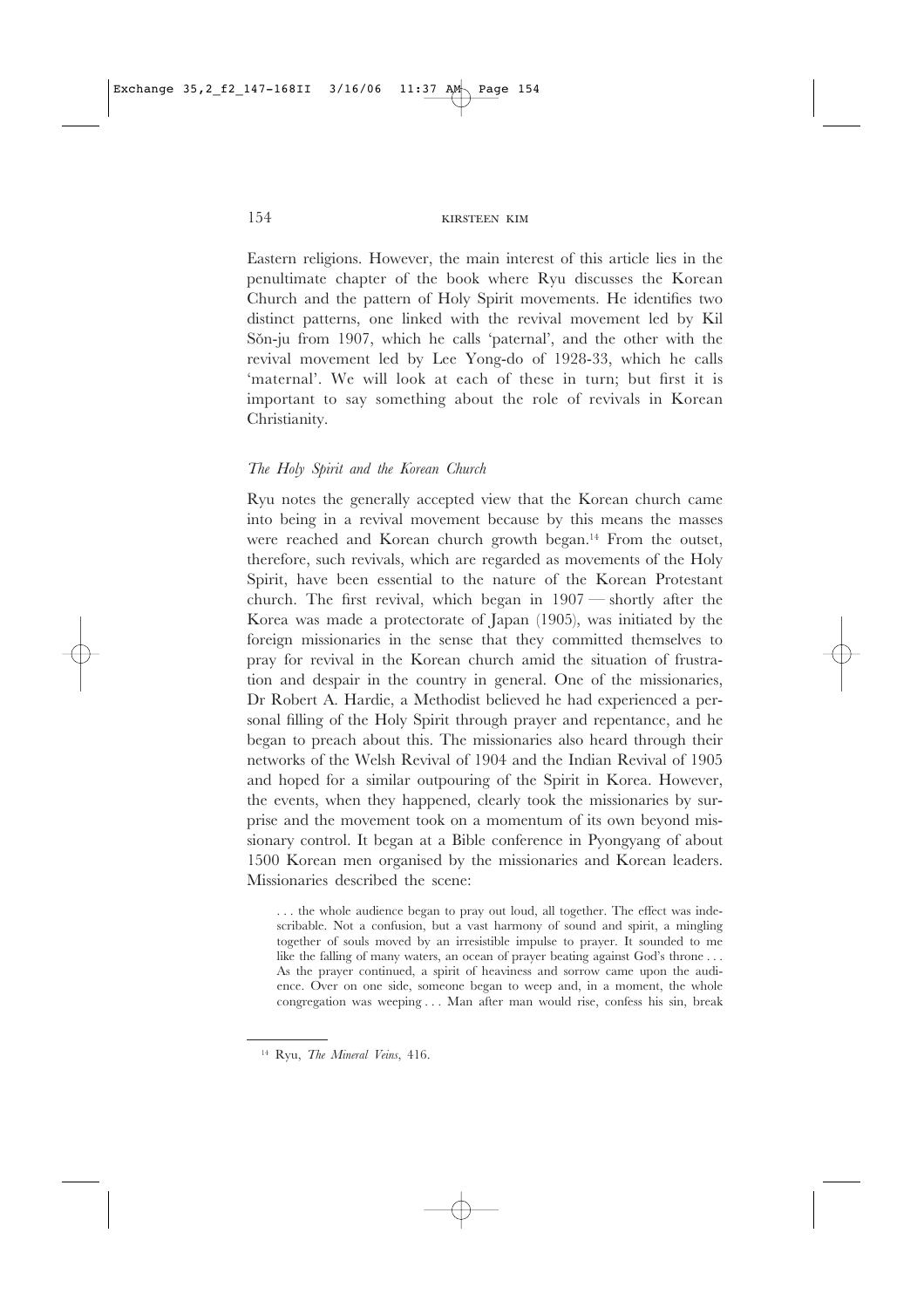down and weep, and then throw himself on the floor and beat the floor with his fists in a perfect agony of conviction.<sup>15</sup>

Participants began confessing their sins to one another, asking for forgiveness and making reparation for their sins to associates and neighbours. Those whose lives were changed testified in the wider community to what had happened, with the result that others were drawn in. From this time onwards, revival meetings became a regular feature of Korean Christianity and there were many such events.

# The Paternal Holy Spirit Movement: The Third Age of the Spirit and Minjung Theology

Kil Sŏn-ju, newly ordained, emerged as the main Korean leader in the 1907 revival and continued to lead revival meetings across the country until his death in 1935. He became the originator of the dawn prayer meetings and repetitious Bible reading that are characteristic of Korean Christianity. Ryu portrays Kil's movement as Confucian, and therefore paternal, in its outlook. Confucianism is a philosophy for social harmony based on certain ancient texts and involving right behaviour, at the centre of which is the lovalty due from a son to his father. The main religious rituals of Confucianism are the ancestral rites, and they can only be performed by the men of the family. Paternalism is therefore difficult to escape and addressing God as Father is deeply ingrained among Korean Christians. There are also four other important aspects of the Confucian social order, which is described as the law of Heaven: obedience to rulers, subservience of wife to husband, respect for elders and loyalty in friendship. Though Ryu does not elaborate here, the continuity of Kil's theology with Confucian values is a common perception for three main reasons. Firstly, though born in poverty, Kil was raised in a strict Confucian home and shared Confucian concern for the national interest over and above the individual; this informed his preaching and also his political action. Though he actively dissuaded his fellow Christians from involvement in peasant uprisings, his sense of national duty led to his involvement in the dignified and peaceful March 1 independence movement of 1919. Secondly, like the Confucian literati, Kil was conservative in his theology and in his approach to the scriptures; the repetitious way in which

<sup>&</sup>lt;sup>15</sup> Quoted in Allen D. Clark, A history of the church in Korea, Seoul: The Christian Literature Society of Korea 1971, 161-162.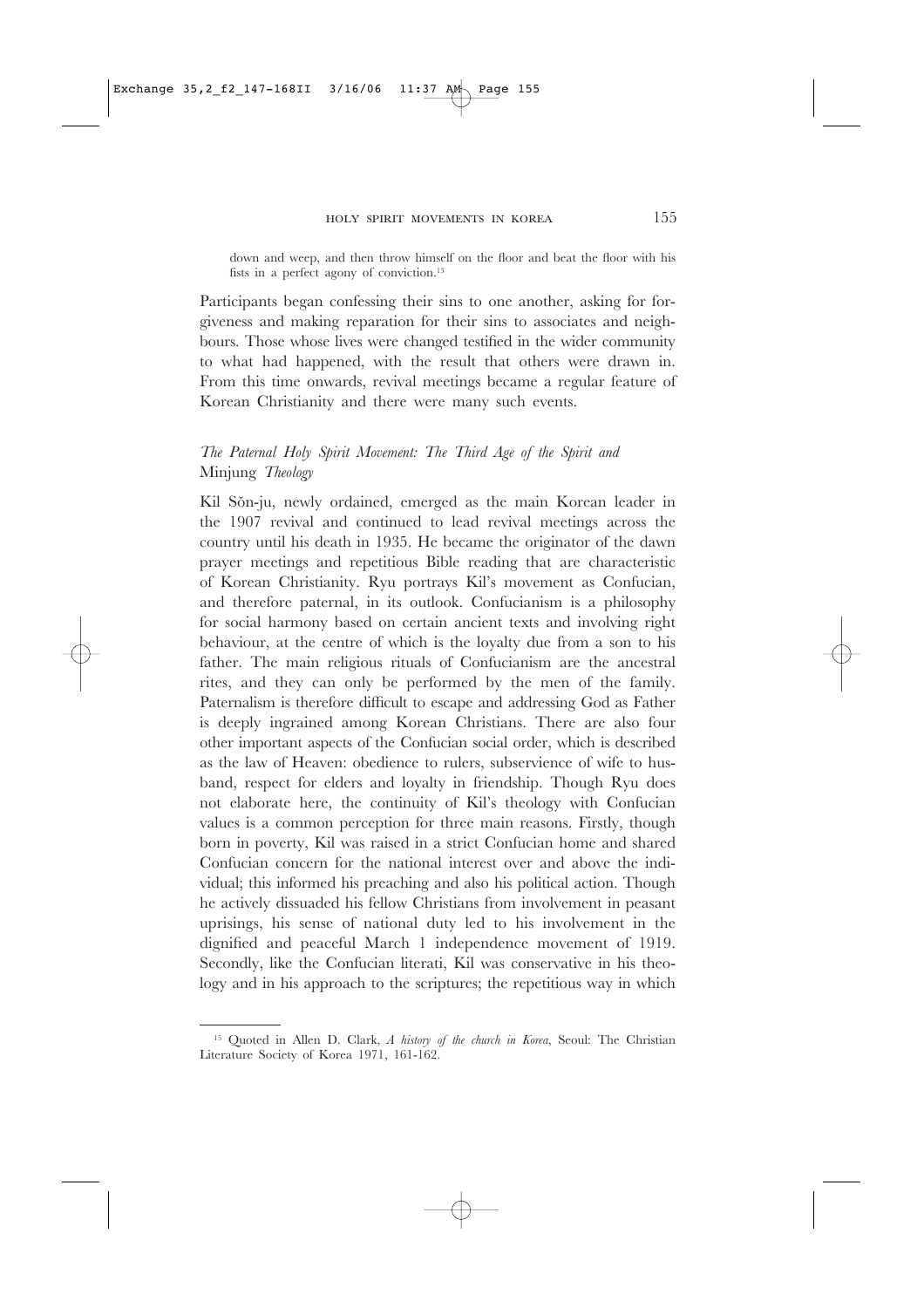he read the Bible was Confucian in style. Thirdly, the movement was Confucian in the sense that Kil advocated a disciplined and rather legalistic moral code for Christian living. In these last two aspects, the conservative theology and Puritanical ideas of many of the missionaries also had much in common with the rigid morality of the Confucians, and Kil's movement was consonant with missionary ideas about what Christian conversion should entail. Kil led a social movement concerned particularly with external behaviour that went down well with the elite of the ruling class and inspired national struggle against the oppressor. $16$ 

Ryu parallels Kil's revival with the *miniung* movement, which was similarly based around a theology developed by the elite that advocated a political struggle on behalf of the nation. Miniung theology arose in the 1970s, a decade of military dictatorship, rapid economic development and sudden growth in religious movements. Though the economic growth brought benefits for many, it also led to the social alienation of the poor or *miniung. Miniung* theology was a theology not of but rather for the poor by Christian intellectuals, who protested on their behalf. They were arrested and imprisoned as subversives. However in the long-run the movement was an important factor in bringing democratic reforms and ameliorating the workers' conditions. The reflections of these intellectuals on their experience led to a liberation theology that had worldwide influence through ecumenical channels.

The continuity between the 1907 revival and the *miniung* theology movement is not immediately obvious, particularly because the leaders of the first revival - Kil Son-ju especially - shared the conservative theology and literal approach to biblical interpretation of the missionaries, whereas *minjung* theology has emerged from the more theologically liberal strands of the Korean church. However, as has been mentioned, Kil was also a signatory to the Declaration of Independence of 1 March 1919. Minjung theologians have pointed out that there was a disparity between the message as intended by the missionaries and as heard by Korean Christians in this period. The missionaries consciously promoted revival in order for Koreans to internalise their faith, and even to make peace with their Japanese aggressors. This was to prevent the church, as one of the few nationwide networks of Koreans, becoming a vehicle for political insurrection, which they felt would be

<sup>&</sup>lt;sup>16</sup> See Choo, 36-41; Han, 96-103.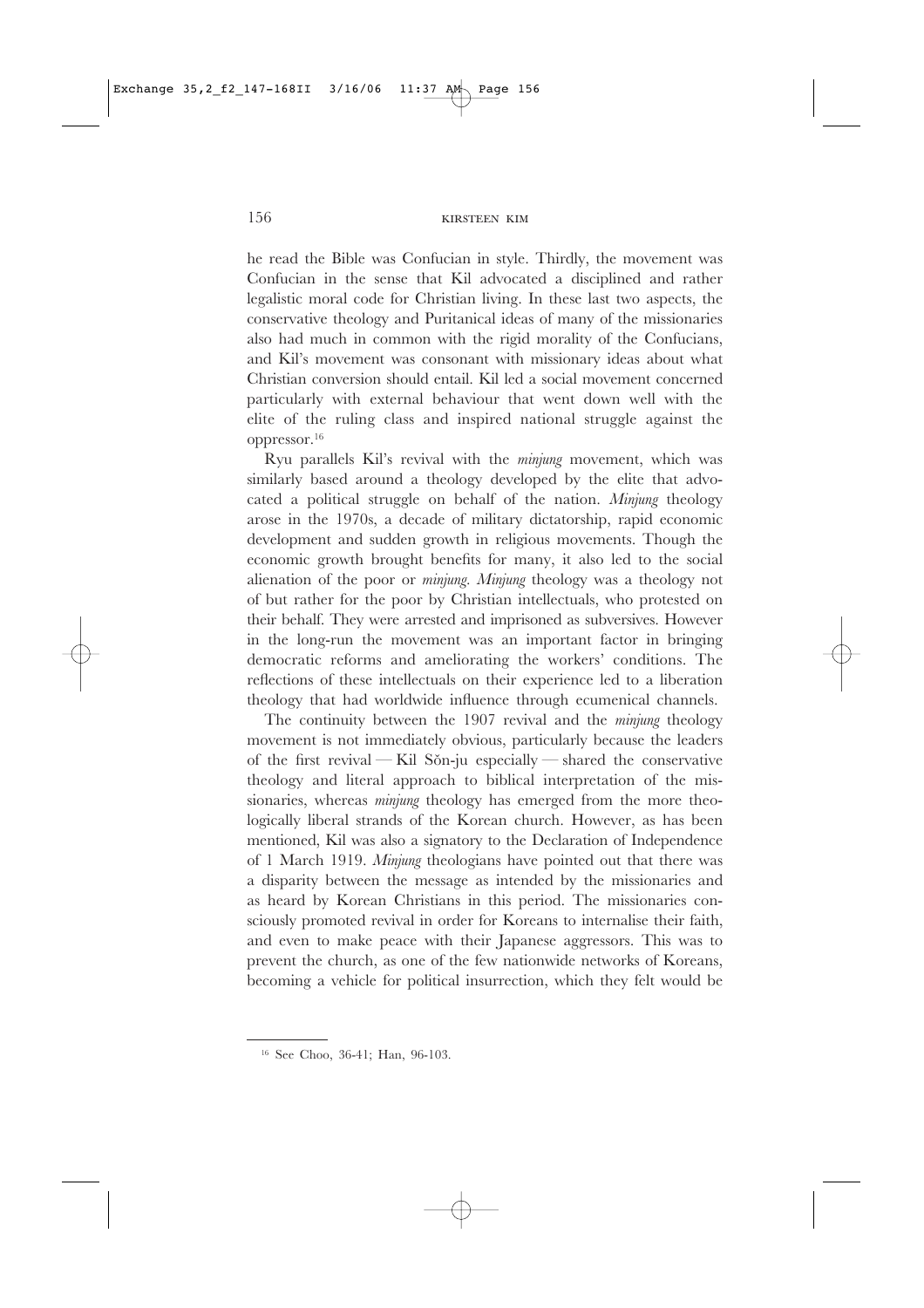a hopeless cause.<sup>17</sup> The missionaries even credited Kil with preventing insurrection during the 1907 revival by directing the Christians instead to political quiescence.<sup>18</sup> Nevertheless, judging by their involvement in independence and resistance movements, what Korean believers read in their Bibles was a message of political liberation. They also read the story of Israel as meaning that their own weakness was the cause of their slavery and so repentance of personal sin in the revival meetings was an important part of national recovery. Kim Yong-bock (Kim Yong-bŏk) has pointed out that the language of regeneration by the Holy Spirit of the early revival was directly connected by Korean Christians with the restoration of the nation.<sup>19</sup> The Korean word for revival, puhung can also mean reconstruction, restoration and renaissance.

In their situation of national calamity and oppression by hostile ruling powers, Kil and others were particularly interested in the imagery of apocalyptic in the Bible, which encoded their feelings against the Japanese occupation. They saw themselves as living in the last age. Kil himself spent much time reflecting on the book of Revelation, and this led him to predict that the Messiah would return in 1974 and that the Heavenly Kingdom would be established in 2002.<sup>20</sup> In this connection, Ryu regards as highly significant for understanding the Korean church, the preface of the new-year issue 1931 of Shinhak Chinam (a theological publication). The writer (whose name Ryu does not give) takes up the division of history into three dispensations corresponding to persons of the Trinity, first suggested by Joachim of Fiore in the twelfth century, and applies it in a new way to Korea. He describes the first age as that of the 'church authority-centred religion' of the Roman Catholic Church, the second age is that of the 'Bible-centred religion' of Protestantism, and the third age of 'Spiritcentred religion' represents the passing of Christianity from the West to the East, and to Korea in particular. Ryu sees this proposal as important in that it arises as much from the revival history of the Korean church as it points to its future.<sup>21</sup> He goes on to show how

<sup>&</sup>lt;sup>17</sup> Lak-Geoon George Paik, *The history of Protestant missions in Korea 1832-1910*, Seoul: Yonsei University Press 1970 (first published 1929), 369.

<sup>&</sup>lt;sup>18</sup> Paik, 416.

<sup>&</sup>lt;sup>19</sup> Kim Yong-Bock, 'Korean Christianity as a Messianic Movement of the People' in Commission on Theological Concerns of the Christian Conference of Asia (ed.), Minjung theology: people as the subjects of history, London: Zed Press 1983, 80-119, see pp. 113-116.

<sup>&</sup>lt;sup>20</sup> Kim Yong-Bock, 110.

<sup>&</sup>lt;sup>21</sup> Ryu, *The Mineral Veins*, 414-415.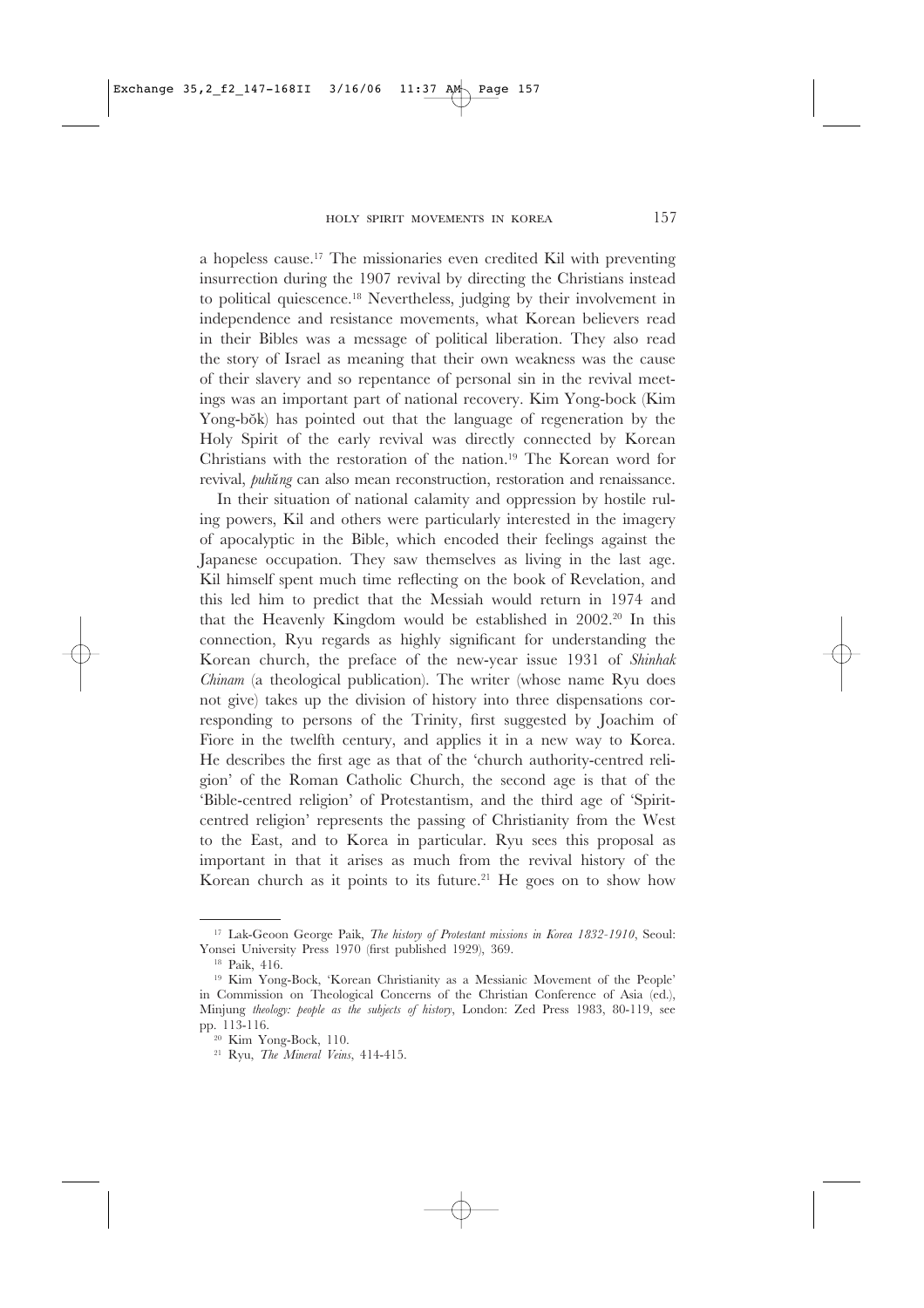Suh Nam-dong (Sŏ Nam-dong; 1918-1984), who Ryu regards (with some justification) as the central figure of *minjung* theology, also used the three dispensations in his historical analysis. Beyond the first age of the law of the Old Testament and the second age of the church and the Testament to Jesus Christ, Suh believed the third age of the Spirit had arrived. He taught that the concrete liberation and salvation of the people of God recorded in the stories of the exodus and of the cross was being realised the political events of recent Korean history. By the power of the Spirit, the *minjung* were being awakened to bring about their own liberation and humanization, as evidenced by such events as the 1894 Tonghak rebellion, the 1919 independence movement, and the 1961 uprising that overthrew the postwar dictatorship of Syngman Rhee (Lee Sung-man).<sup>22</sup> In Suh's "pneumatological synchronic interpretation",<sup>23</sup> in the Spirit the suffering Christ is at the same time the contemporary suffering minjung and the Jesus event is actualised here and now

In this way, from the perspective of their view of history as the third age of the Spirit described in the revelation literature, Ryu concludes that minjung theology and the early faith movement of Kil Sŏnju emerge from the same vein of Korean theology; both are after the paternal-Confucian pattern of Holy Spirit movement. There is an implied criticism of *miniung* theology in this label; that is, it is an elitist movement that is seeking to change society for the people rather than with them. Because it does not emerge from the traditions of the people themselves, Ryu is worried that it is more about economics than human beings. He senses a rigidity of ideology that does not respond to the mood of the masses and is lacking in spirituality. Ryu's work is a challenge to *minjung* theologians to move from a socio-political approach to a religio-cosmic one. $24$ 

# The Maternal Holy Spirit Movement: The Power of the Holy Spirit and the Healing of the Minjung

After the 1919 independence movement was suppressed and the Japanese grip on Korea tightened so that social and political action became even more difficult, the revival meetings became more mystical in

<sup>&</sup>lt;sup>22</sup> Ryu, *The Mineral Veins*, 421.

<sup>&</sup>lt;sup>23</sup> England et al., 556.

<sup>&</sup>lt;sup>24</sup> Ryu, *The Mineral Veins*, 437-38.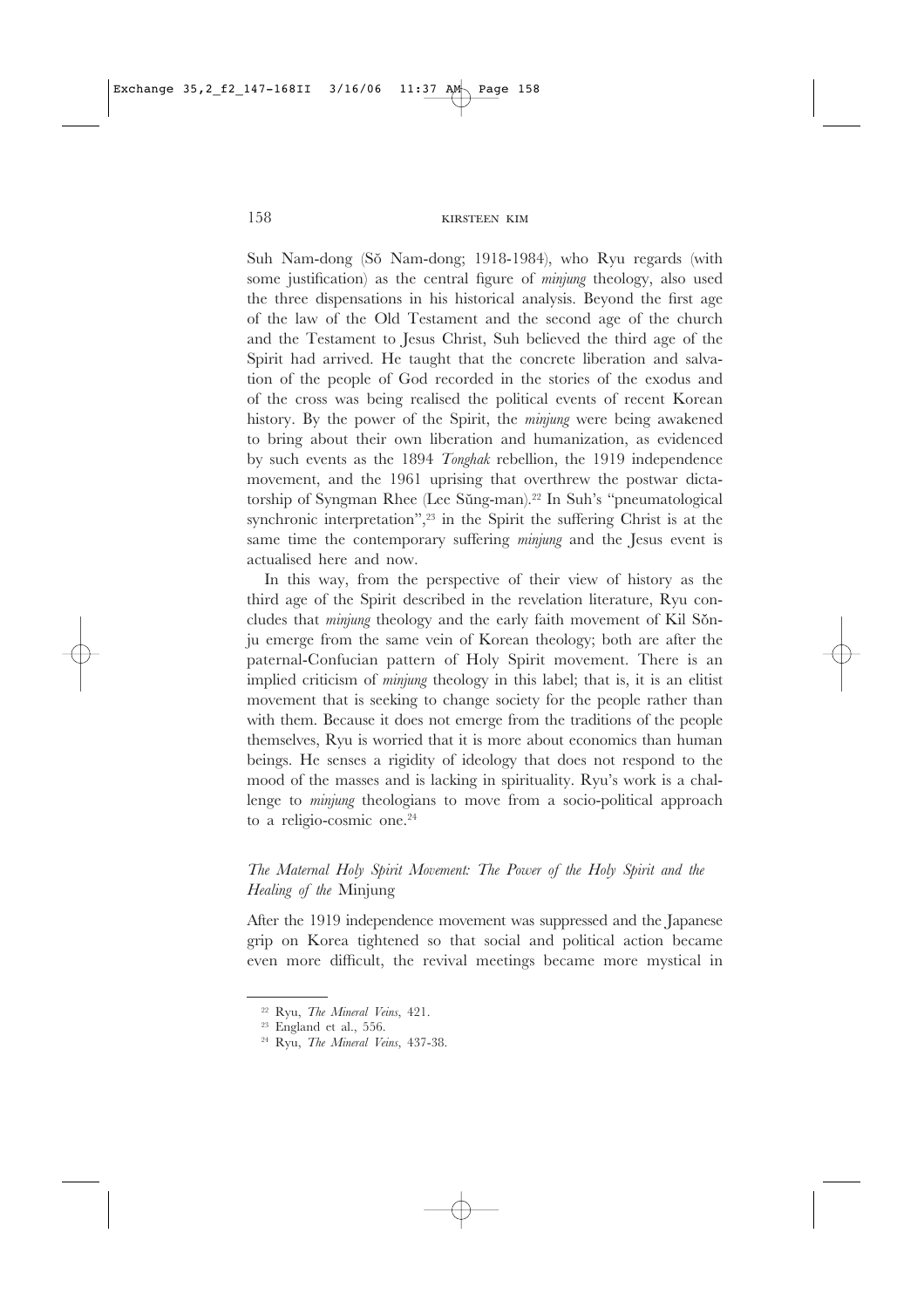nature and more individualistic. Between 1928 and 1933 the preaching of a young revivalist called Lee Yong-do (1901-1933) swept the nation. Lee was a political activist who had been imprisoned by the Japanese several times. After being healed from illness in a miracu- $\frac{5}{1}$  lous way — a common pattern in the identification of leaders of Korean primal religion, he embraced what he came to regard as a true Christian life of penitence, prayer, thankfulness, love and hope, and turned from political protest to train for the ministry. In his first church he failed to assimilate with the local people and his harsh criticism of Communism incited opposition so, in accordance with Korean as well as biblical tradition, he went away to the mountains to pray. A 10-day fast changed him into a more prayerful man and at Christmas 1928 Lee saw what he had been praying for, a sacred vision of a heavenly flame, and what was interpreted to be the fire of the Holy Spirit descended on his church in the outbreak of revival. The revival spread and soon Lee was called on to lead gatherings across the country. He believed that by joining in Christ's sufferings, national and personal suffering could be overcome and turned to glory. In his meetings he encouraged crying and other emotional out-pouring and preached Christ's unconditional love and embrace as the only consolation of Koreans. Unlike the earlier revivalist Kil Sŏn-ju, Lee was highly critical of church leaders, whom he felt were constrained by the conservative theology inherited from the missionaries, and this meant that some church bodies outlawed him. He preached an individual, internalized spirituality involving spiritual warfare and personal piety.

According to Ryu, Lee's experience of imprisonment and torture led him to the conclusion that was no point in political action due to hopeless political situation. Any solution to the suffocating economic, social and cultural situation of Korea in this period could only lie in serving the spiritual Christ. Evoking the vision of Ezekiel of a valley of dry bones coming to life by the wind of God's Spirit, Lee invited Jesus to come to from Europe, where he was not needed, to Korea, where he would find his cross in the sufferings of the Korean people. He preached that by identifying with Jesus's sufferings, believers would experience his unlimited love and in this way exchange the sin and materialism of earth for the life and holiness of heaven. Lee also advocated engagement in a spiritual struggle against the devil, who he saw as responsible for all forms of greed out of which comes suffering, in order to overcome evil (an activity he described as 'victory over the devil', sŭngma). He called upon the name of Jesus in all situations and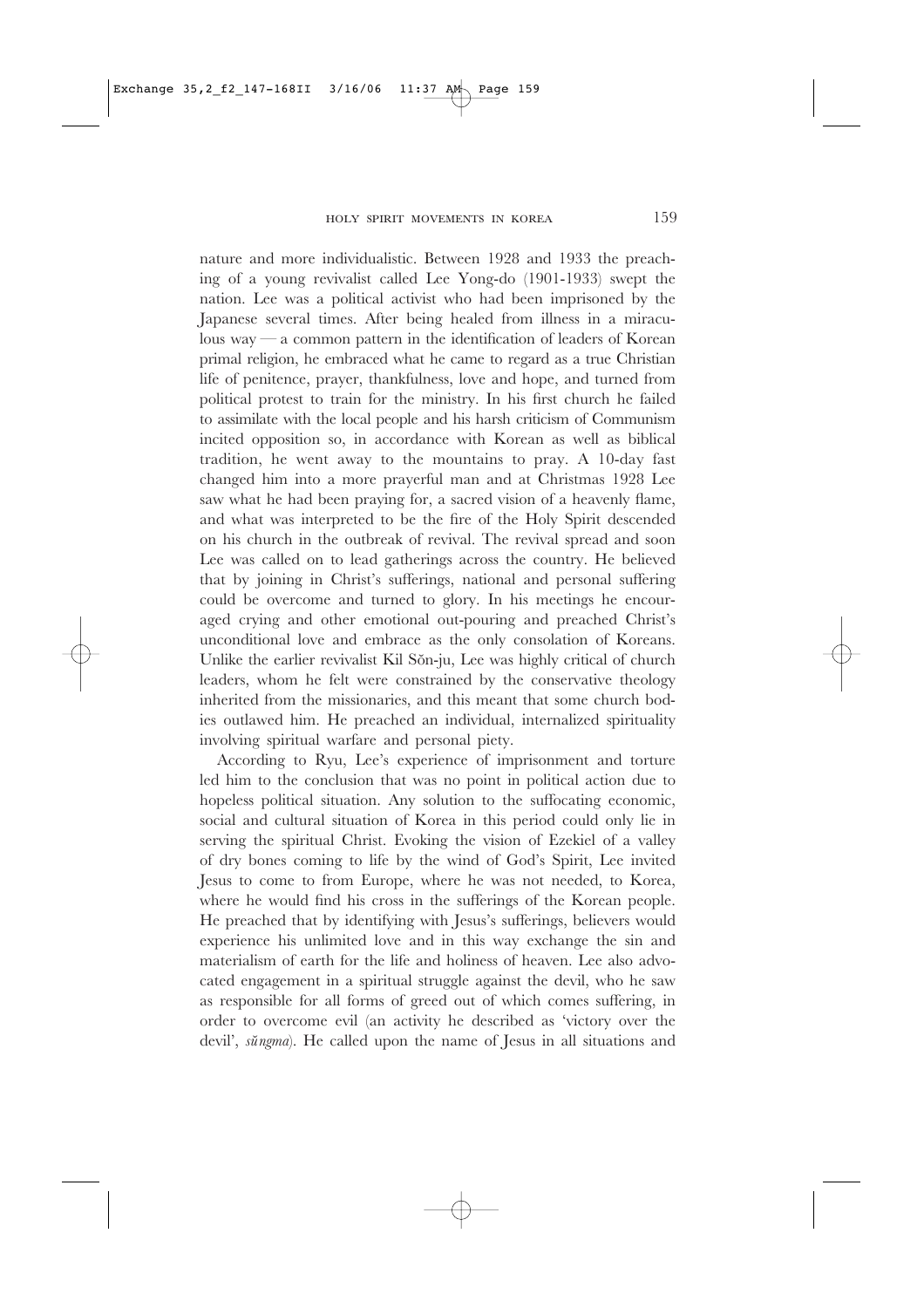adopted a kind of 'Jesus-ism' that was criticised by other church leaders. In Ryu's view, the success of Lee's movement was because it had much in common with the primordial values of Korean culture  $-$  han, *mot* and *sam*. It was also in keeping with the character of Korean primal religion in that the experience of Christ's suffering and love which Lee preached does not take place in today's society but in some mystical union, so that his was an ahistorical and "spiritual" revival.

Ryu describes Lee's movement as maternal because primal religion is perceived as women's religion in Korea. Since the entry of the other religions, the old belief in the spirit world and the ancient ways of dealing with problems such as divination, fortune-telling, folk remedies and shamanistic exorcism have been kept alive in the home and family by the womenfolk, and often despised as superstition by the men. Also, in keeping with the separate roles of men and women, which persist in Korean society today, the husband is the 'outside person' who deals with public and 'weighty' matters of society and politics, whereas the wife is the 'inside person' whose concern is for the socalled 'lighter' matters of running the home and educating the children. Thus Ryu describes the paternal movement as outward-looking and socially oriented, and the maternal one as interior-focussed and individualistic.

The revival movement led by Lee has a post-Liberation parallel, in Ryu's view, in the Full Gospel Church of Cho Yong-gi, well known in the West as Paul or David Yonggi Cho. Both are popular movements; Lee's revival is credited with indigenising the faith in the emotions of the masses<sup>25</sup> and Cho's Pentecostal congregation in Seoul alone currently claims 760,000<sup>26</sup> members. Though Cho Yong-gi started the church in 1958, it was in the same decade of the 1970s that it came to the fore as a rapidly growing movement. Unlike the socially engaged but elitist *minjung* movement, Ryu describes how Cho's movement in the 1970s embraced the spirit of each person and offered strength and healing to the alienated and sick *miniung*. Whereas the paternal movements are conflictual in confronting injustice, Lee's and Cho's movements are therapeutic in their approach.

<sup>&</sup>lt;sup>25</sup> Choo, 140.

<sup>&</sup>lt;sup>26</sup> Figure given by Rev. Dr Hong Yonggi, President of the Institute for Church Growth, Hansei University and an ordained pastor of the Full Gospel Church at a press conference of the World Council of Churches Conference on World Mission and Evangelism, Athens, May 2005.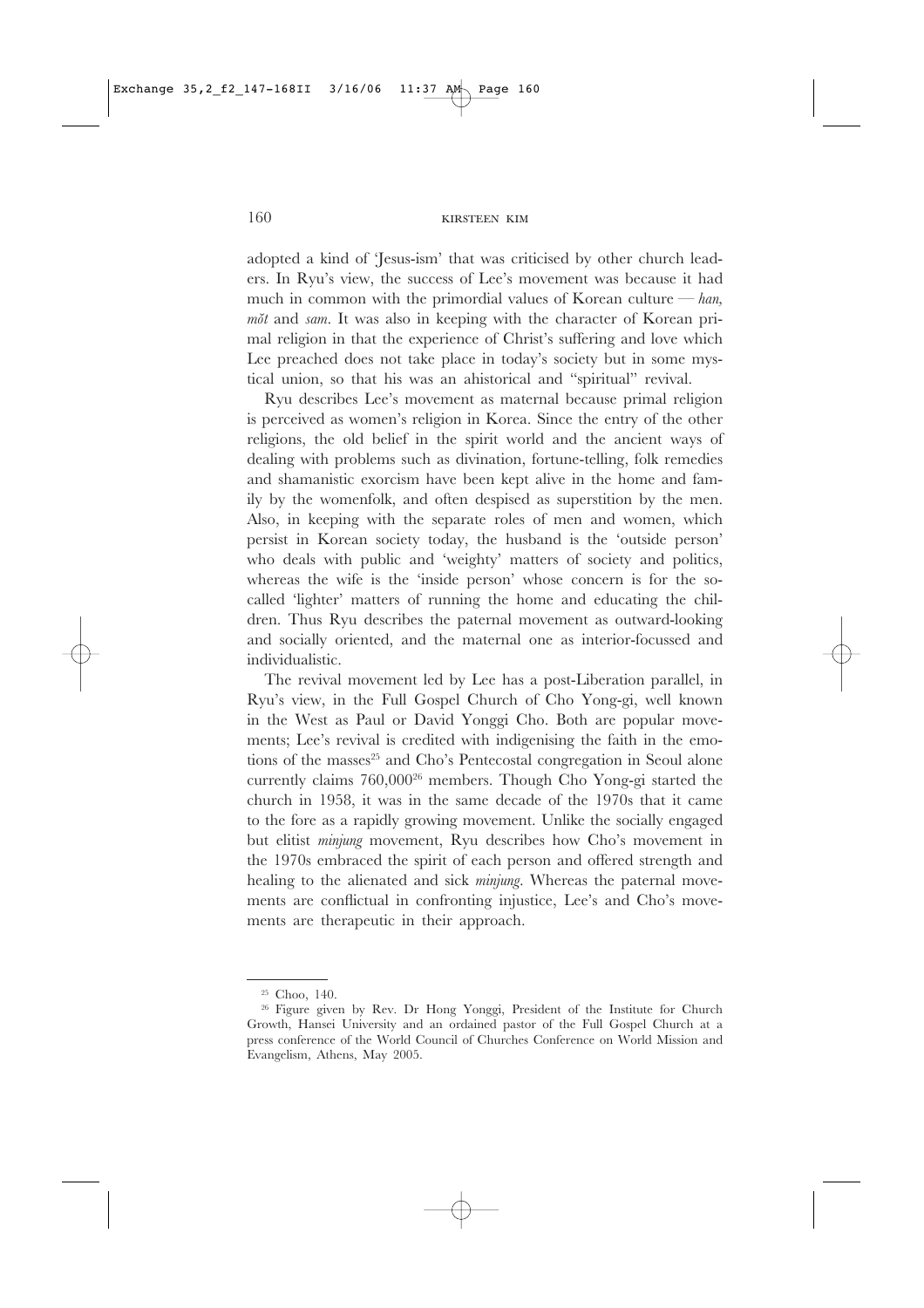Although in the theology of the Full Gospel Church (or the Pure Gospel Church, as it is known in Korea) Korean traditions are not explicitly drawn upon, since Ryu's work there have been many studies that point out shamanistic elements of its worship, leadership and message.<sup>27</sup> For example, the charismatic style of prayer and worship has parallels with the primal religion; like Lee and in the shaman tradition, Cho's call to the ministry was the result of miraculous healing from illness; both men encourage retreat to the mountains, where the ancient Koreans encountered Hananim, to pray; as in the primal religion, people are encouraged to come to the church with an expectation that their personal problems will be solved. The central message of the Full Gospel Church is the 'three-fold blessing', which is based on the verse 3 John 2. Cho's interpretation of this verse promises 'spiritual well-being', 'general well-being' and 'bodily health', the meaning of which is fully explained on the church website.<sup>28</sup> Spiritual well-being is the result of receiving the gift of the Holy Spirit, with the expectation that it is evidenced by the gift of tongues. This brings enhanced communication with God and the possibility of training the soul and controlling the greed of the body. General well-being refers to the expectation that, once the believer has received the Holy Spirit, not only will they have peace in their heart but all their worldly activities will prosper. Receiving material blessings and being successful in life is the result of cultivating the right attitudes of positive thinking, giving and vision. Divine healing is given to those who yearn for it, are free from sin, and pray for it in faith. Health is maintained by not falling into sin and releasing stress through unburdening oneself in prayer.

Ryu points out that the acquisition of such spiritual power is very attractive to people who are oppressed and powerless, and is itself salvation. The experience of the Holy Spirit is personal and experiential and leads to recovery of confidence and self-awareness. Furthermore, there is not only individual but also a corporate feeling of warmth as the congregation shouts 'Amen' or 'Hallelujah'. Here there is 'a place prepared for the estranged masses' and this, he believes, is the most important factor in the appeal of the Full Gospel Church.<sup>29</sup> In this respect, Cho's Holy Spirit movement performs an important pastoral

<sup>&</sup>lt;sup>27</sup> One of the first is Boo-Woong Yoo, Korean Pentecostalism: its history and theology, Frankfurt: Peter Lang 1987.

<sup>&</sup>lt;sup>28</sup> Website of the Full Gospel Television, http://www.fgtv.com/ [accessed 05/11/05].

<sup>&</sup>lt;sup>29</sup> Ryu, *The Mineral Veins*, 425.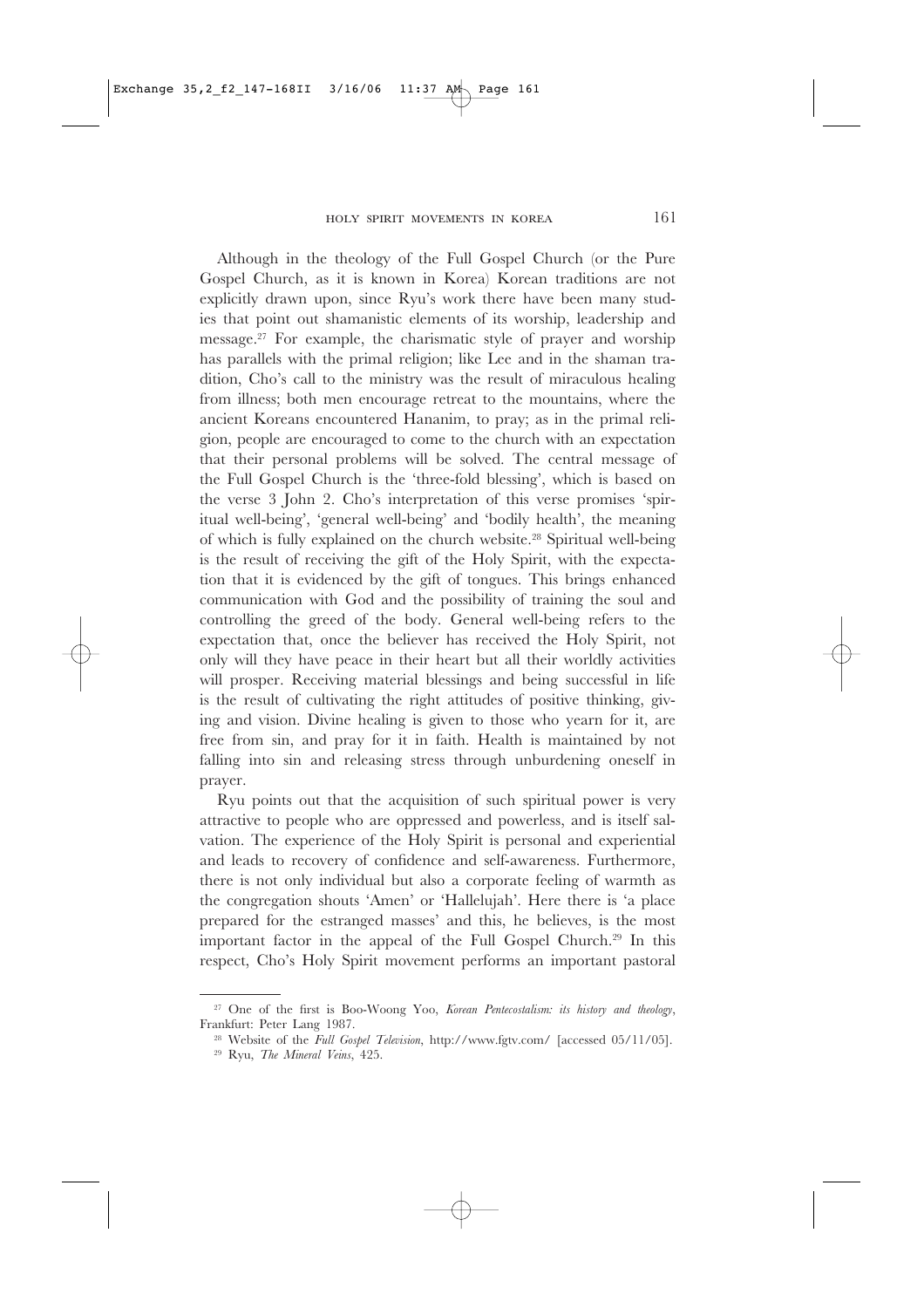role for the *minjung*. However, he believes out that there are some major omissions in the gospel presented. It is a Holy Spirit movement without a Trinitarian God because it lacks a theology of creation, history, development of character, or judgment, with the result that the Holy Spirit is in danger of being reduced to the power of shamanism.<sup>30</sup> Ryu sees it is psychical rather than spiritual. It seems that, because of the linkage of the value of life with the pursuit of worldly gain, Cho's movement has not thrown off the values of the primal religion that are incompatible with Christian faith, and so Ryu concludes that there are both advantages and also limitations in the maternal Holy Spirit movement.

Ryu summarises that the Holy Spirit movements before the Liberation and those after it both divide into Confucian/paternal and Primal Religion/maternal forms, as shown by the contrasts in the following table

| Paternal Holy Spirit movement                            | Maternal Holy Spirit movement              |
|----------------------------------------------------------|--------------------------------------------|
| Joachim of Fiore, third age                              | Pentecostal power                          |
| Confucian                                                | Shamanistic                                |
| Kil Sŏn-ju, revival from 1907                            | Lee Yong-do, revival 1928-33               |
| fundamentalist                                           | mystical                                   |
| external, social                                         | internal, private                          |
| elite                                                    | masses                                     |
| political fighting                                       | political tolerance                        |
| <i>minjung</i> theology                                  | full gospel theology                       |
| Suh Nam-dong, <i>minjung</i> theologian<br>social change | Cho Yong'gi, Pentecostal leader<br>healing |

Ryu Tong-Shik's Analysis of Holy Spirit Movements

The movements in the two eras are not exactly parallel; they reflect the differing cultural contexts. Nevertheless, they fall into the same streams of paternal and maternal theology. Moreover, the earlier ones seek to meet the despair of that time and give hope for the future; whereas the later movements also share a common character of attending to the needs of the suffering minjung. However, he concludes, both these types of Holy Spirit movements have their strengths and weaknesses;

<sup>&</sup>lt;sup>30</sup> Ryu, *The Mineral Veins*, 425.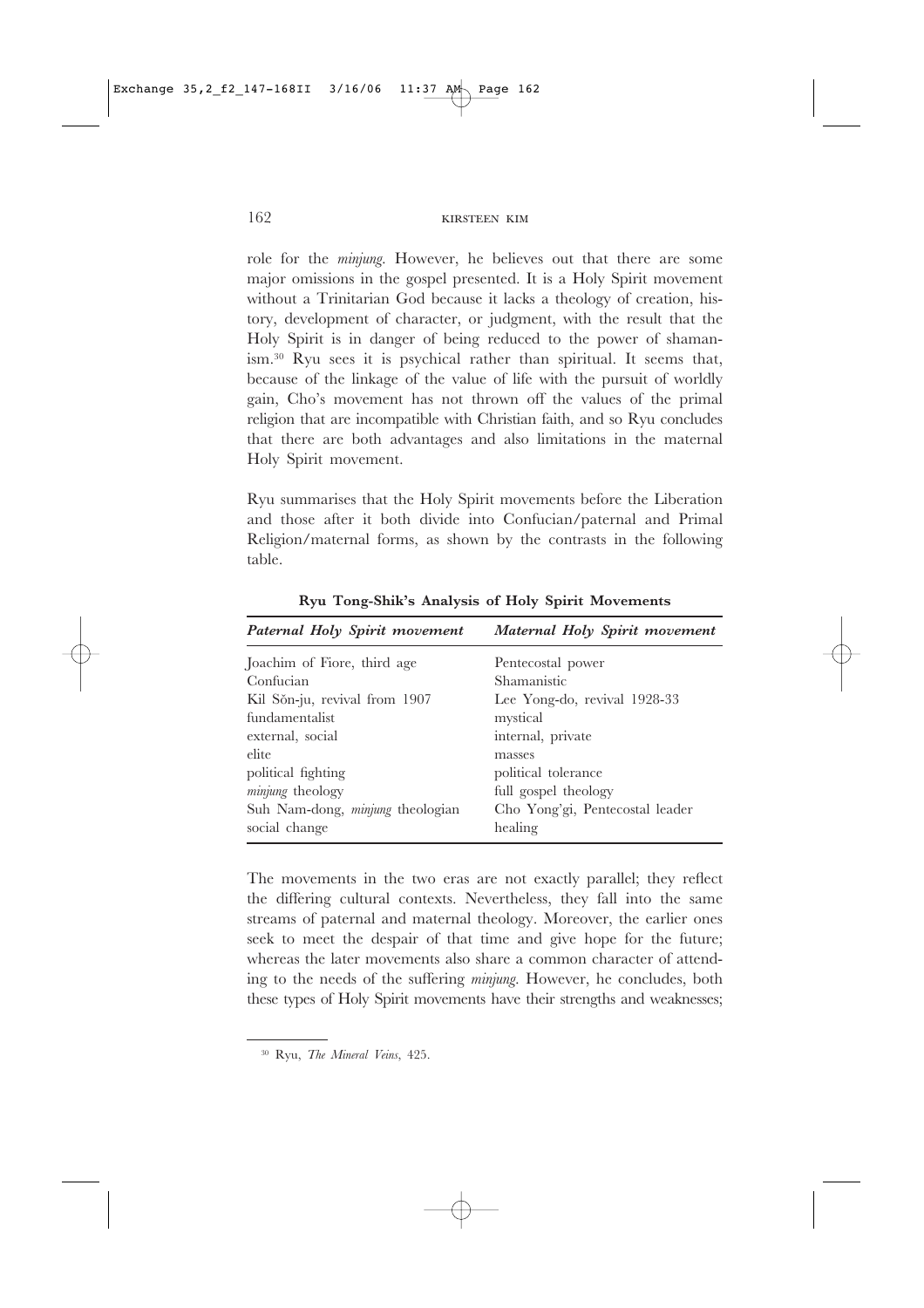though they disagree in certain aspects, they also share certain others; and, practically, they are both important pillars of the one faith movement of the Korean church. Therefore, rather than try and eliminate or exclude each other, he urges them both to contribute, by mutual criticism and mutual complementarity, to a healthy, united Korean church

### Reflections on Ryu's Analysis

Ryu uses broad brush strokes to paint his picture of the patterns of Korean life and thought. It is difficult and unwise for an outsider to try and judge the extent to which these ring true in Korean experience. However, judging by the references to Ryu in later theology, he is indeed tapping into some deep veins of Korean thought.

It is possible to fault Ryu on the details. For example, though he emphasises the Confucian character of Kil's movement, the revival that started in 1907 also broke out of a Confucian mould. Kim Yong Bock has shown how, in contrast to Confucianism, which emphasised self-cultivation or refinement, the Christian message of the Holy Spirit was one of transformation, and this was applied socially as well as individually.<sup>31</sup> Secondly, though Ryu portrays Cho's movement as maternal in the mode of Korean primal religion, it also displays many characteristics of Confucian leadership, most notably in the fact that the ordained leadership of the Full Gospel Church is exclusively male. Thirdly, Jong Chun Park questions whether Lee's revival is properly described as 'other-worldly'. He regards Lee Yong-do's challenge to the established church, which had become quiescent and increasingly depoliticised since 1919, as having an intensely political motive.<sup>32</sup> What Lee was not able to achieve through direct political action, he now sought to achieve by reforming the church. A fourth point to illustrate that Ryu's schema is an oversimplification is that it is not appropriate to portray *miniung* theologians in their quest to change social structures as unconcerned about human beings. It was Suh Nam-dong who began his theology with han (not to be confused with the word han used by Ryu), the feeling of resentment mixed with dogged determination of the oppressed. These examples do not disprove Ryu's thesis but they do encourage caution.

<sup>&</sup>lt;sup>31</sup> Kim Yong-Bock, 113-116.

<sup>&</sup>lt;sup>32</sup> Jong Chun Park, Crawl with God, dance in the Spirit! A creative formation of Korean theology of the Spirit, Nashville, TN: Abingdon Press 1998, 61, 64-72.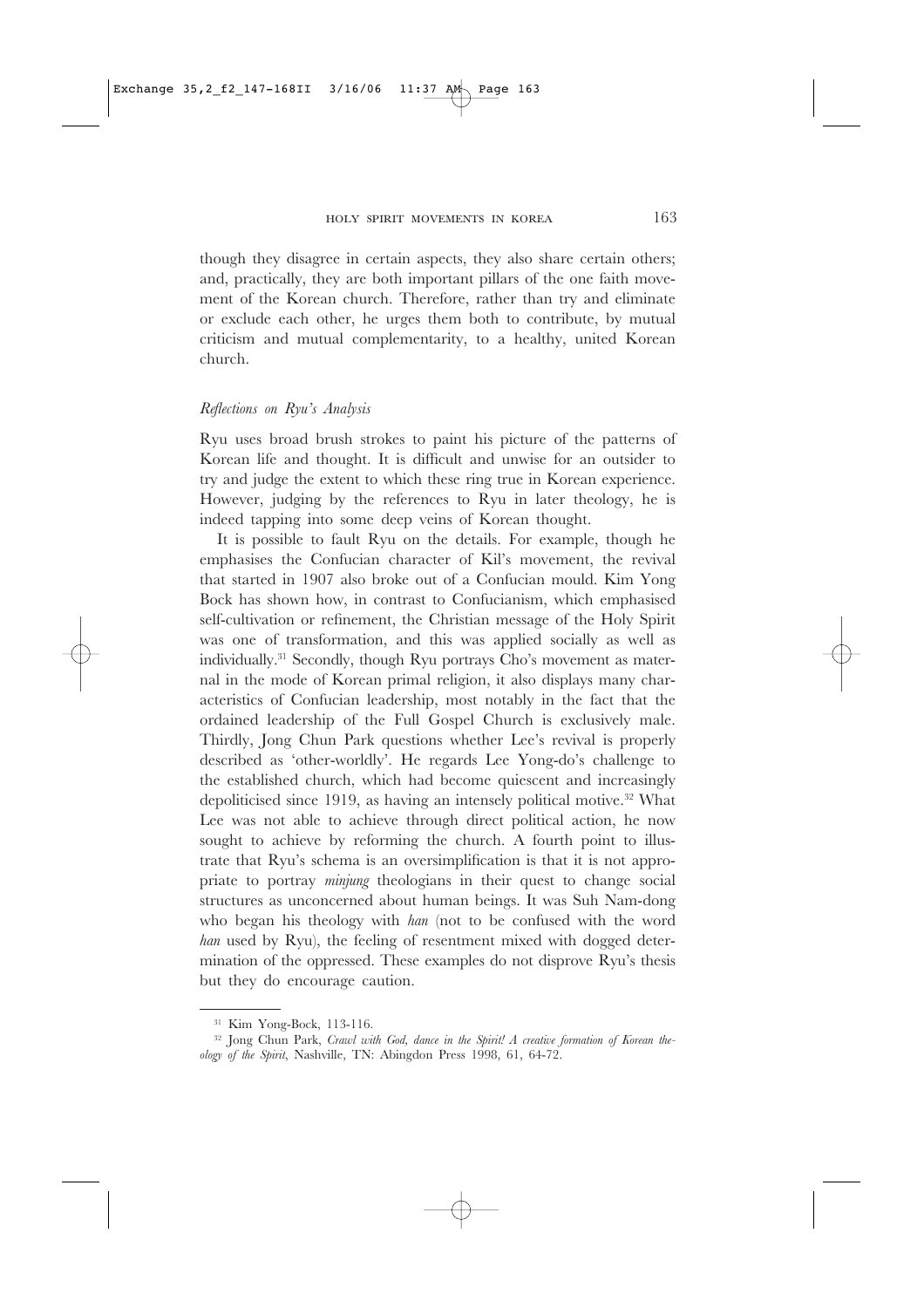By showing, as he does, how the movements fall in with longstanding Korean cultural traits, Ryu shows that they are indigenous forms of Christianity and that their differences are not due to either being extraneous. It is not surprising that Korean theology, of whatever religion, should take shape from Korean traditions. The onesidedness of each movement is thus seen to result from fault-lines in Korean society and therefore, Ryu implies, their learning to live together and strengthen one another is a necessary part of national unification. In this particular case, the fault-line is the paternal-maternal one. Though it is not explicit, underlying Ryu's analysis is the pervasive influence of *ŭmyang* philosophy in Korean culture. *ŭmyang*, better known by the Chinese pronunciation *yinyang*, is prominent in the ancient Chinese religion, Taoism and has also been integrated into Confucianism.  $\hat{I}$  and *yang* are the two complementary forces that explain the whole of life.  $\hat{Tm}$  is thought of as female and *yang* as male.  $\hat{Tm}$  includes the concepts of earth, dark, passive, and absorbing; *yang* includes their opposites of heaven, light, active, and penetrating. As images of male and female, they correspond closely to stereotypes of masculine and feminine found in other societies. The theory can either be seen as promoting the reconciliation of the genders or as driving a wedge between them. A *yinyang* symbol appears on the Korean flag, and the way it is represented reveals the patriarchal nature of Korean society. Unlike the commonly used Chinese symbol, the Korean *yinyang* is horizontal with the  $\gamma$ ang — red, and meaning heaven and male — above the  $\gamma$ *in* — blue, and meaning earth and female. Furthermore, on the Korean flag the small circles within each part of the circle that show the interchange between the two in the Chinese diagram are omitted, as if to emphasise that in Korea there is no mixing of the two.

Be that as it may, divisions between paternal — in the sense of pub $lic$  and political — theologies and maternal — in the sense of private and personal — theologies are found in other contexts also, and often, I suspect, with the same male-female associations. Perhaps Ryu's analysis can help us appreciate and challenge each other?

# P'ungnyu Theology

Though both claim to be Holy Spirit movements, it is clear that Ryu does not regard either the paternal or the maternal alone as fully manifesting the work of the Spirit. He does not discern the work of the Spirit in Korea primarily in socio-political movements or in charismatic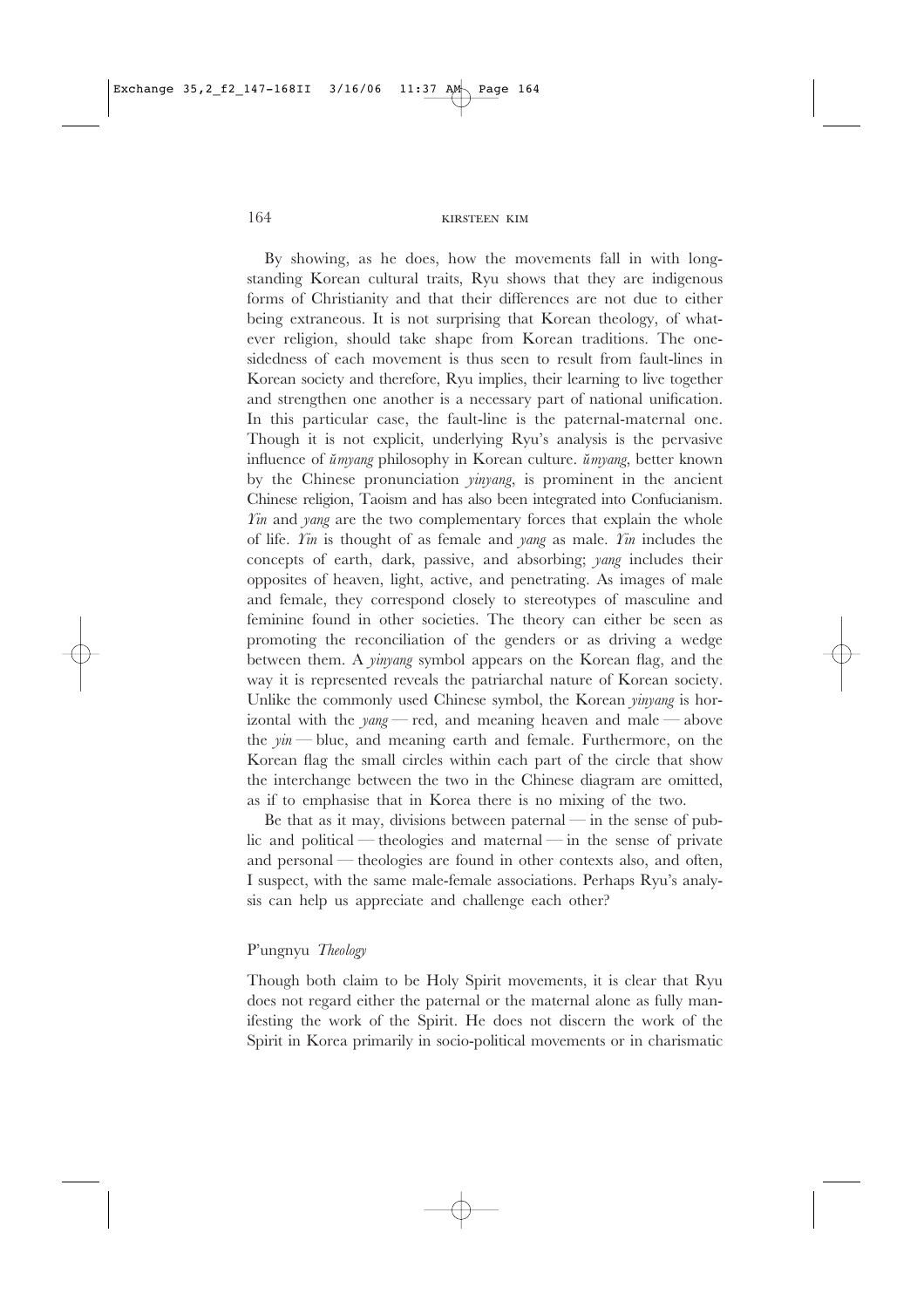ones but in sustaining the mind or spirit of the Korean people that flowered in the Three Kingdoms and that he believes has endured through the tribulations of the last thirteen centuries. It is on this basis that he develops his own  $\hat{p}$  ingnyu theology, which draws on the thought of three people. The first is Lee Yong-do, the revivalist, whose thought, Ryu believes, reflects the founding spirit of Korean culture expressed as han, mot, and sam.<sup>33</sup> The second is Kim Chae-chun, who was excommunicated for his 'Holy Spirit' biblical interpretation and went on to develop a theology of national culture and cosmic community.<sup>34</sup> And the third is Ham Sok Hon (Ham Sŏk-hŏn; 1901-1989), a teacher and peace-campaigner, who has been described as 'a Korean Gandhi' because of the way in which he has articulated a national vision derived from ancient Korean traditions. Ham has developed a theology of suffering derived from Korean history.<sup>35</sup> His work is not discussed in The Mineral Veins of Korean Theology since he was still theologically active when it was written. Inspired by these three theologians  $\rightharpoonup$  Lee, Kim and Ham - and also with reference to John Macquarrie and Teilhard de Chardin, Ryu advocates a "religio-cosmic" approach to theology, which has an interconnected view of nature, a cosmic view of history, and is a pneumatic religion.<sup>36</sup>

Ryu wishes to affirm the work of the Holy Spirit in the highest and best of Korean culture and to encourage Korean theologians to take the spirit of han-mot-sam as their starting point. In doing so, he suggests that, instead of being preoccupied with the socio-political, theologians should give more attention to popular religious movements. He recognises both the elite and the popular, the paternal and the maternal as movements of the Holy Spirit but suggests that the greatest work of the Spirit is yet to be realised. This will come when the two work together, appreciating that both are small parts of the greater purposes of God who, as Spirit, is not gender-specific, but as father and mother brings about the evolution of the whole creation toward spiritual life, the truly human life

<sup>&</sup>lt;sup>33</sup> Ryu, *The Mineral Veins*, 136-165.

<sup>&</sup>lt;sup>34</sup> Ryu. *The Mineral Veins*, 248-262.

<sup>&</sup>lt;sup>35</sup> Ham Sok Hon, *Queen of suffering: a spiritual history of Korea* (trans. E. Sang Yu; edited and abridged by John A. Sullivan), London: Friends World Committee for Consultation, 1985.

<sup>&</sup>lt;sup>36</sup> Ryu, *The Mineral Veins*, 438-440.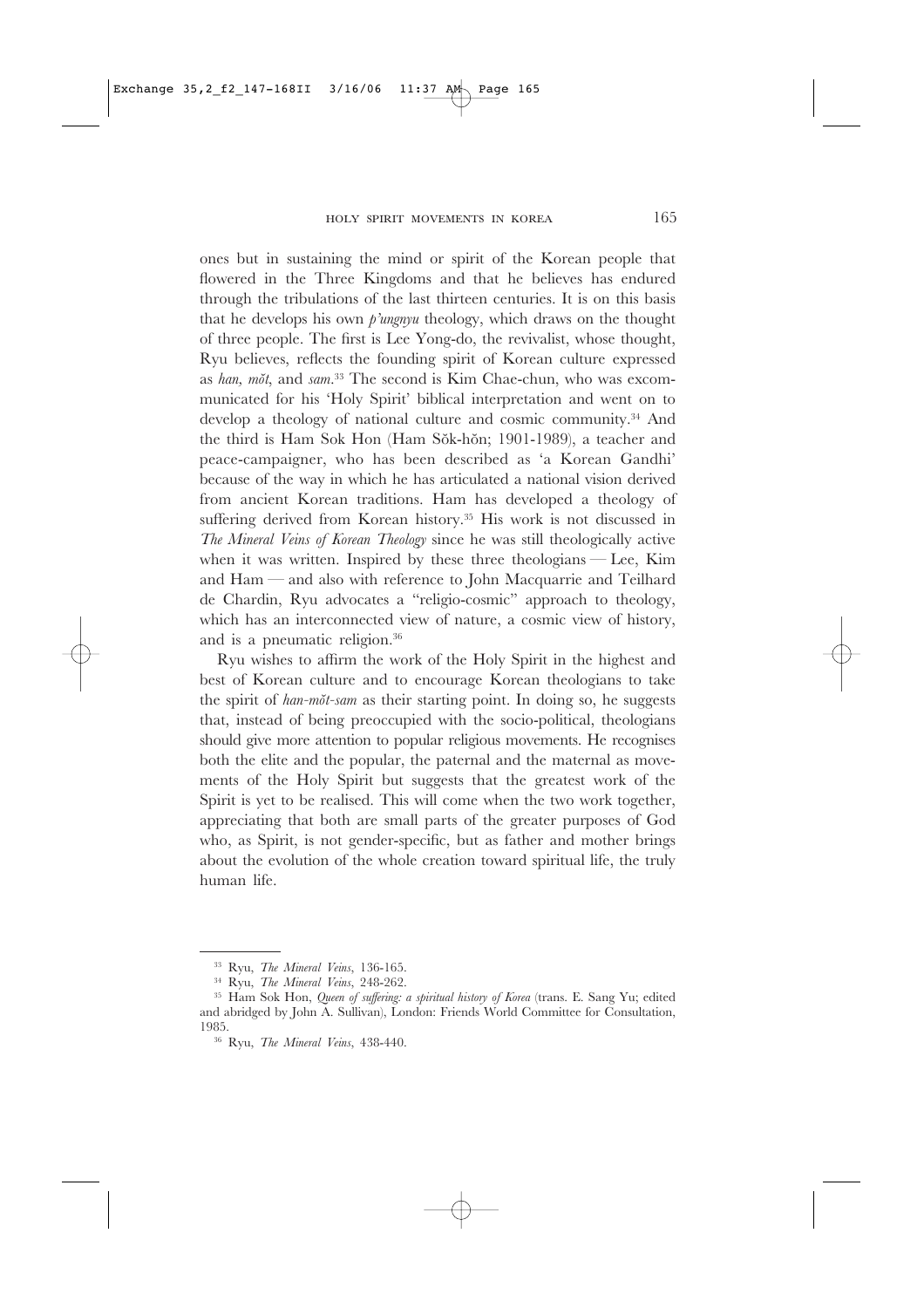### **Concluding Remarks**

Ryu's work is rich and insightful as he mines the veins of the holy mountains from which Korean religiosity draws its strength. As he relates the story of the inception, growth and flowering of Korean theological thought, he highlights the struggle to decide between conflicting loyalties to the message as originally received from the missionaries on the one hand and to the thousands of years of growth of religious understanding of the Korean people themselves. In doing so he uncovers the depths of thought and cultural riches on which Koreans have to draw and shows how Koreans — whether inclined to be conservative or reforming — cannot but respond to the Christian gospel from the perspective of the tradition of which they are a part.

Ryu's book is primarily a history of the development of Korean Christian theology that offers suggestions as to its future trajectory rather than a systematic attempt to do theology in a Korean way. Furthermore, his observations about the maternal and paternal nature of the Holy Spirit movements are more about their nature as religious phenomena than about their differing theologies of the Holy Spirit. Nevertheless, he shows that both share a sense that, in this current era, the Holy Spirit is being poured out in a special way on the Korean people, and that both see themselves as entrusted with a mission, though they envision it differently. The maternal concept of the Holy Spirit suggests a primal, creative and life-giving spirit whose role, like that of the shaman is to solve problems caused by natural forces and restless spirits through cosmic processes. The paternal concept of the Holy Spirit implies a patriarchal, though benevolent, authority concerned with establishing family and social order according to the will of God by means of education in moral principles. These different movements and the corresponding pneumatologies appear incompatible but the fact is that they are combined in most Korean Protestant churches and in the lives of Korean Christians. The public face of most Korean churches - even Yoido Full Gospel Church - on Sunday morning is Confucian in appearance and organisation and yet, due to the revivalist nature of Korean Christianity, more Pentecostal-style worship and healing are practised in other services and meetings throughout the week. Churches and individuals may lean more toward one form of expression than the other, but they inherit both patterns. The way in which these two images of the Holy Spirit are combined in Korean theological understanding bears further investigation.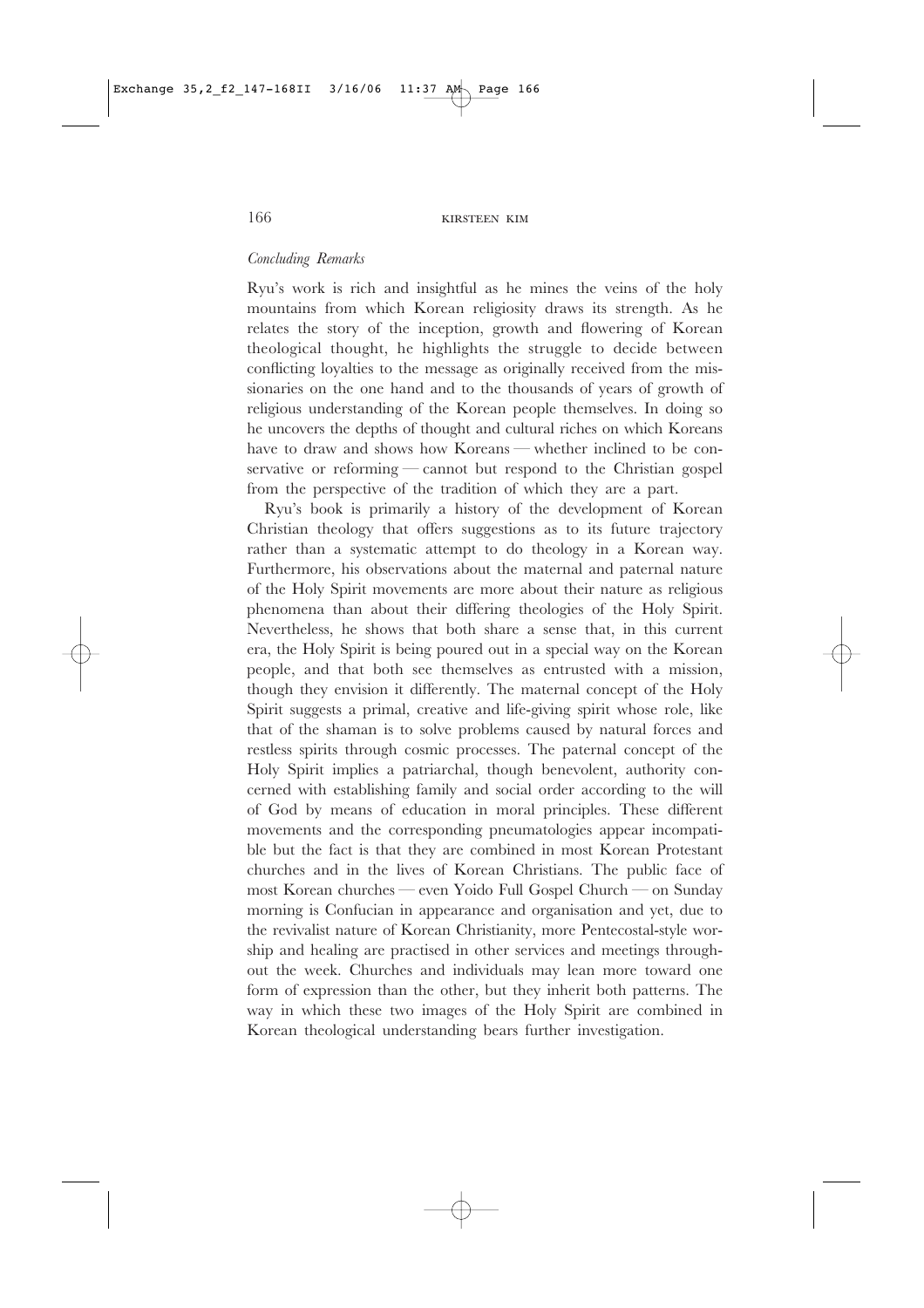It is one thing to say that Korean theology should reflect Korean culture; it is another to assert that Korean culture is of the Holy Spirit. Because of the way Ryu begins his theology by uncritically affirming Korean heritage, it is open to the accusations levelled against other spirit theologies or philosophies that are optimistic about human progress and encourage nationalist fervour. Identifying the Spirit of God with a particular national identity is as dangerous a step to take as identifying the Spirit with a particular ideology or religious movement, though these are common tendencies of theologians. It is perhaps less dangerous if that identity is one that challenges rather than supports the ruling authorities. The motive to encourage self-respect and national pride is understandable in the light of the history of Korean humiliation and suffering, and the affirmation of the spirituality of the poor is an important step in challenging the abuse of power of the elite. However, pneumatology needs to be more sophisticated than this if it is to reflect the fact of history that what are claimed to be movements of the Spirit often have consequences that are far from holy. It should allow for the possibility of disobedience to the Spirit or, using an image in keeping with the Korean traditional worldview, the interference of other, ungodly, spirits.

While greatly indebted to Ryu's thought, Jong Chun Park has pointed out that the Korean revival began with repentance of sin, with a recognition that not all Korean culture was of the Spirit of God. It began when the people did not see themselves only as victims but as complicit in their own personal and national failure, as sinners as well as sinned against.<sup>37</sup> In their evangelical expression of faith, they looked to the Holy Spirit as a power from *outside* their situation which offered hope that, at least at that time, they did not find in their own tradition. To my mind, this acceptance of individual and corporate responsibility for history has been the strength of the Korean people in the twentieth century. It was this refusal to indulge in victim-hood and the ability to grasp the hope of grace beyond their tragic circumstances that has enabled the nation to rise again from the ashes of humiliation and destruction. In addition to han, mot and sam, the Korean people have held onto *ggum*, that is a "dream" or "vision". In the midst of poverty and adversity, they have not lost hope of blessing from God in the form of a better life 38

<sup>&</sup>lt;sup>37</sup> Park, 62.

<sup>&</sup>lt;sup>38</sup> Sebastian C.H. Kim, 'The problem of the poor in post-war Korean Christianity:<br>*Kibock sinang* or *minjung* theology?' *Transformation* (forthcoming).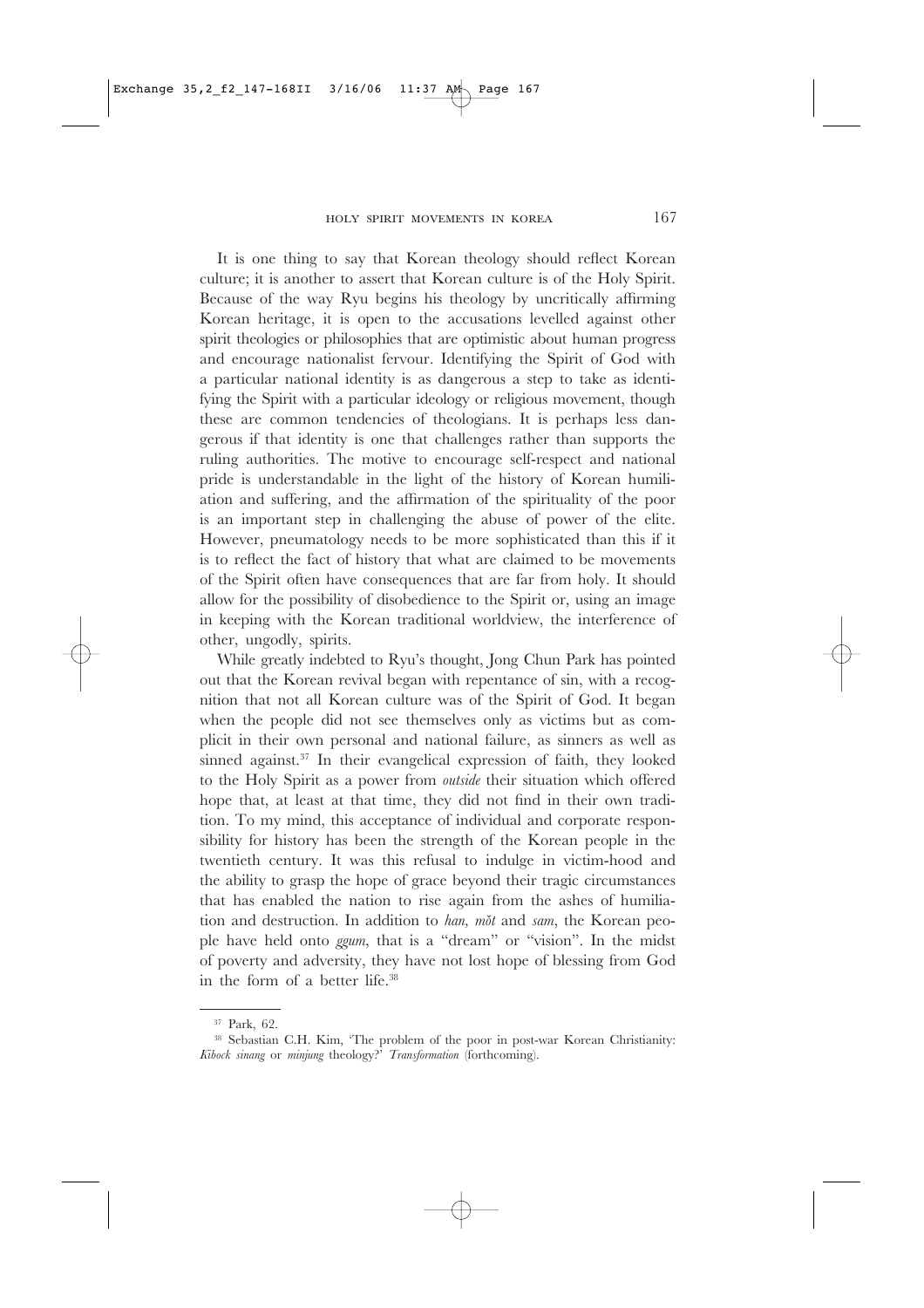Ryu has chosen to identify *minjung* theology and the Full Gospel Church as the post-Liberation (from Japan) Holy Spirit movements, though he qualifies this in both cases. His anger at the suppression of theological freedom by Evangelicals, both Koreans and foreign missionaries, leads him to reject the moving of the Holy Spirit in the mainstream of the Korean Church, which is overwhelmingly evangelical. As a result, Ryu does not tell the whole story of Korean theology; he draws only on two extremes of the spectrum of Christian faith and practice. To be true to Korean pneumatology, we cannot ignore the majority Evangelical churches. Nevertheless, the Holy Spirit revealed in Scripture, who leads us to Jesus Christ, is not captured in any movement. The universality of the Spirit's presence in creation encourages us to affirm, as Ryu does, what is excellent and praiseworthy in our cultures and traditions and, at the same time, the specific renewing of the Spirit who comes from above, fulfilled in the life and work of Jesus Christ, encourages us to question ourselves and our cultures and to put our hope in God, who is beyond any of them. God, as Spirit, does indeed unite both primal and new, maternal and paternal.

Kirsteen Kim (b. 1959) is Tutor at the United College of the Ascension, Selly Oak and Honorary Lecturer of the University of Birmingham. She is the author of numerous articles and her first monograph Mission in the Spirit: the Holy Spirit in Indian Christian theologies was published in Delhi by ISPCK in 2003.